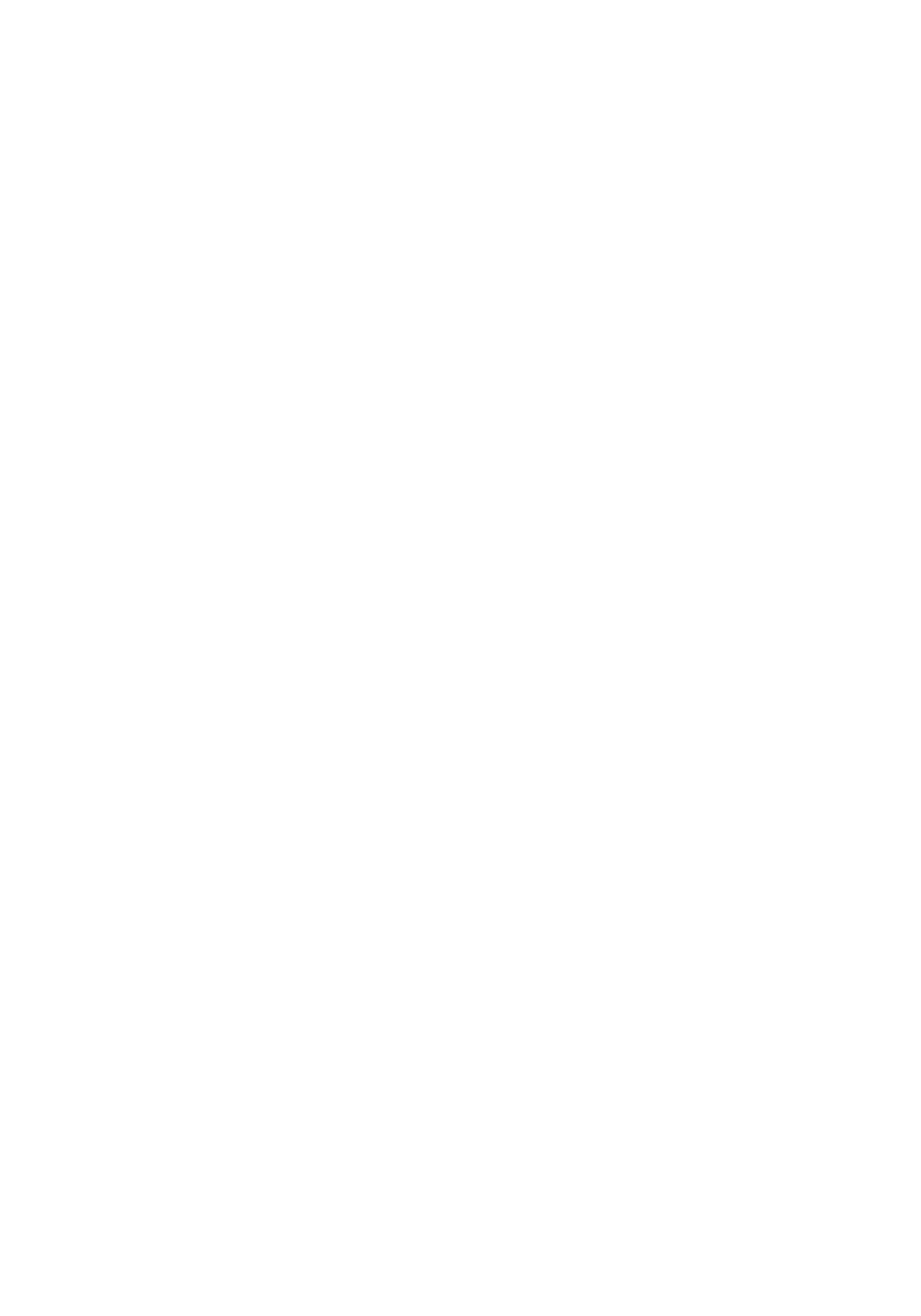### **5. State Facilitating Conditions and Barriers to Implementation of Tobacco Control Programs**

*Underlying state conditions can have an important impact on the success of tobacco control interventions such as the American Stop Smoking Intervention Study (ASSIST). Factors such as population-level smoking patterns; the economic influence of the tobacco industry; and the overall social, cultural, and policy environment can potentially affect the implementation of tobacco control programs and individual smoking behavior.* 

*This chapter describes the measures of state conditions—demographic factors and economic dependence on tobacco—used as covariates in the ASSIST evaluation analysis. The demographic measures were obtained from census and population survey data and included gender, age, race and ethnicity, education, income, state population, metropolitan area representation, and region. The measure of state dependence on tobacco growing and manufacturing is described more fully in chapter 6 of this monograph.* 

*Other factors that the extant literature suggests might affect tobacco control interventions and outcomes are discussed, from individual and environmental factors such as family, religion, community organizations, and local government, to statelevel factors such as per capita wealth and dominant political affiliation. Although examining these relationships was outside the scope of the ASSIST evaluation, they are promising areas for future study.* 

*The state-level demographic covariates described in this chapter were not significantly related to smoking prevalence in the evaluation analysis described in chapter 9 because in this analysis they had already been used as covariates at the individual level to adjust state-level smoking prevalence rates. However, several variables described in this chapter contributed significantly to state-level differences in per capita cigarette consumption, including percentage of the population that was Hispanic, percentage with incomes below poverty level, and percentage of gross state product derived from tobacco growing and manufacturing.* 

### **Introduction**

 his chapter explores the individual and state conditions that could have potentially in-This chapter explores the individual and state conditions that could have potentially in-<br>fluenced the implementation and outcomes of a state tobacco use prevention and con- trol program. States varied widely on these factors. First, an overview of multiple-level factors that affect tobacco use is provided, followed by review and description of the state factors included as covariates in the ASSIST evaluation and how they were measured. The covariates do not represent an exhaustive list of factors that might have affected the evalu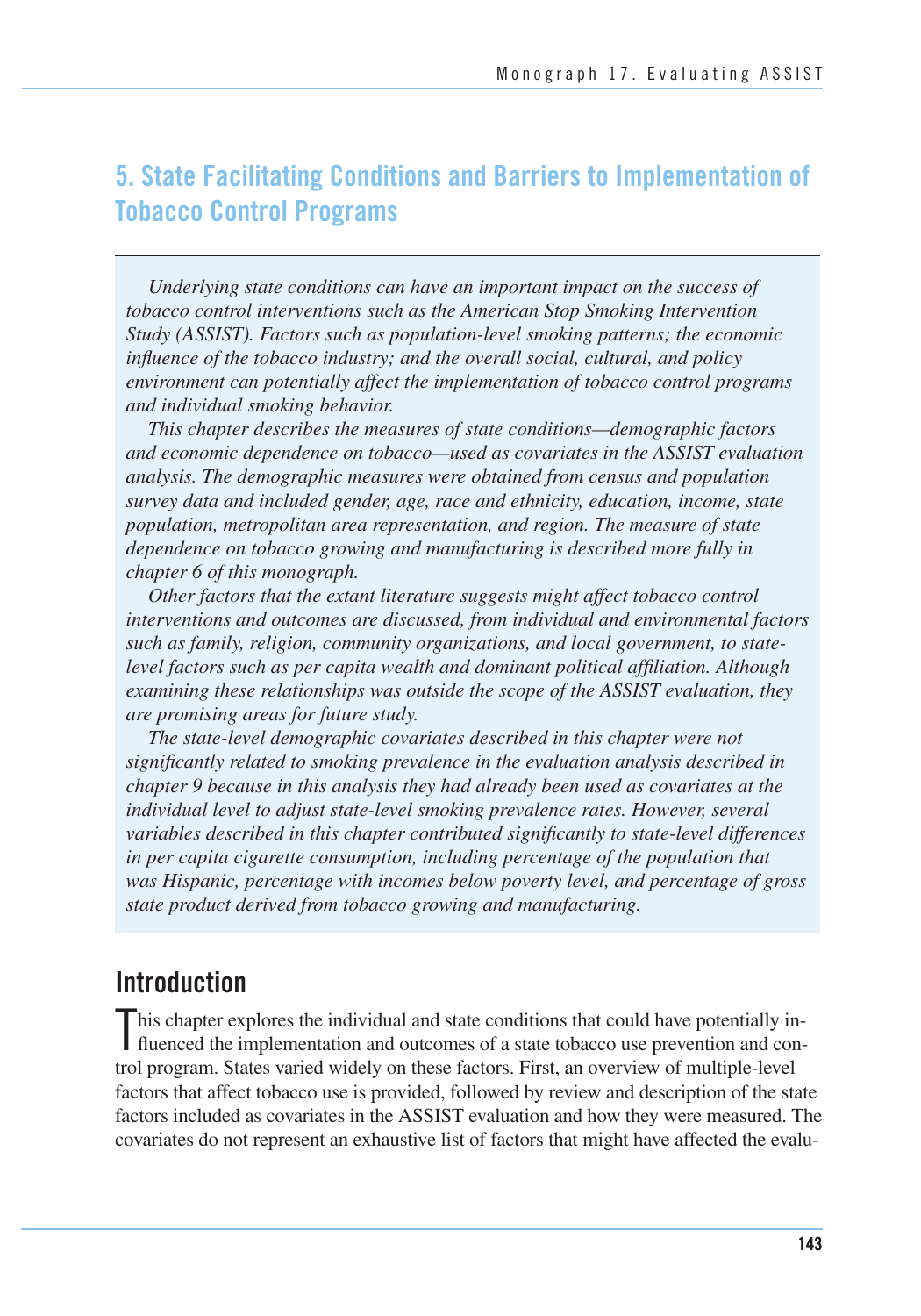ation; therefore, other factors that might be considered for inclusion in future anal-yses are also reviewed.

## **Overview of Influences**

Reducing the number of smokers in the population, a key goal of tobacco control efforts, is accomplished through youth prevention and adult cessation. If fewer youths become smokers and more smokers quit, the impact of smoking-related diseases on the public health is reduced. Thus, it is important to understand those factors that influence individual smoking behavior (affecting initiation or cessation). Figure 5.1 presents a simplified view of these influences and how they might interact.

Family, close friends, and even acquaintances can influence how an individual views tobacco use and whether that individual becomes and remains a smoker. The larger community, schools, the workplace, churches, and other

organizations to which the individual belongs may also influence his or her perceptions and beliefs about tobacco use. Finally, the prevalence of smoking within a community will reflect and, in turn, affect these perceived norms.

Local, state, and federal legislative bodies can influence the community environment through enactment of laws (e.g., smoke-free workplace laws, youth access laws) and antitobacco media campaigns. The community environment, in turn, affects individuals both directly and indirectly. For example, laws that restrict workplace smoking have the potential to change both community norms and individual behavior. When a community passes and enforces laws that restrict workplace smoking, that community creates an environment where smoking is a marginalized, non-normative activity. Workplace smoking restrictions also directly affect the individual. For example, a worker might find that he or she can no longer smoke inside at work.

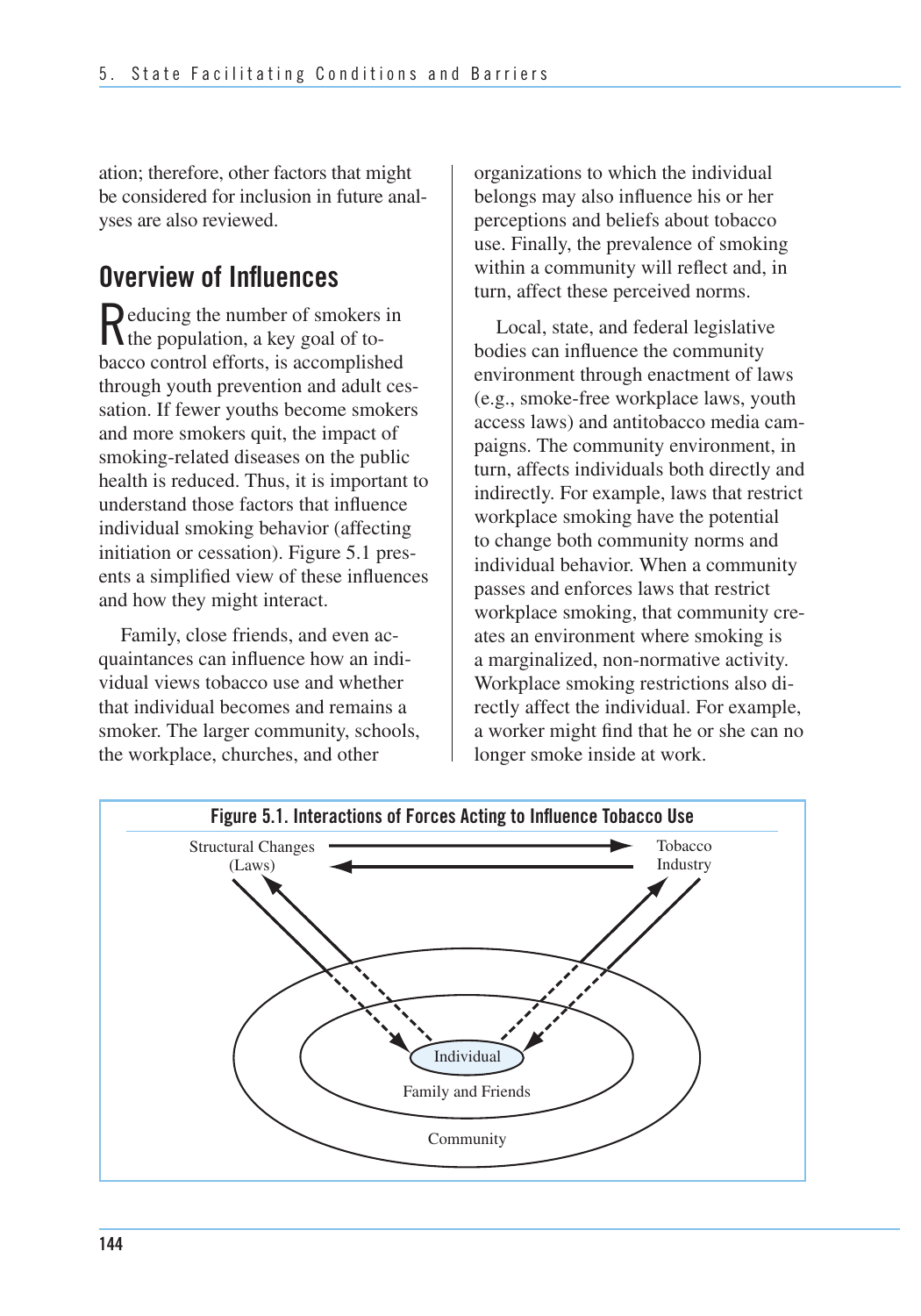The tobacco industry works as a coun- terforce to enactment of tobacco control laws (see chapter 8), but it can also be the target of action by governments. For exam- ple, the 1998 Master Settlement Agreement between 46 states and the tobacco industry placed restrictions on how that industry can advertise and promote its products, particularly the practices that appeared to be influential in promoting smoking among children and adolescents.<sup>1</sup> Tobacco advertising and promotions seek to portray tobacco use as a normative behavior—ac- ceptable to the community and glamorous, sophisticated, or "cool" for the individual. These images directly contradict the ASSIST goals of creating a social environ-ment in which smoking is non-normative.

 To the extent that individuals understand the dangers of tobacco use and appreciate the utility of having laws related to it, they, or the organizations that they form and work through, may lobby governments to take action to pass such laws. Ultimately, by no longer purchasing tobacco products, individuals will have a profound influence on the tobacco industry.

 No single factor or group of factors determines whether a youth becomes a smoker or an adult quits smoking. Rather, the individual is influenced by his or her environment and can act to change this family; (2) through organizations within the community; and ultimately (3) through new laws at the local, state, and national levels. Such laws frame the culture in the com- munity with respect to tobacco use. At the same time, the tobacco industry is working diligently to counter any such efforts and to promote smoking within the population. environment at many levels: (1) within the

## **State Conditions Selected for the ASSIST Evaluation**

Many factors could have been associated with tobacco control outcomes, and many were considered for the ASSIST evaluation. However, only a limited number could be included in the evaluation because there were only 51 units of observation (the 50 states and the District of Columbia). In addition, data needed to be available for every state, and those data had to be collected in a uniform manner. This requirement also limited the factors that could be considered for inclusion. For example, no consistent data were available on the resources the tobacco industry devoted to efforts against tobacco control in each state, so this important factor could not be included.

 Data were aggregated into indices to reduce the number of covariates included in the statistical analysis. Chapter 2 de- scribes the Strength of Tobacco Control (SoTC) measure, which included sub- scales for resources, capacity, and efforts. An index for the strength of clean indoor air legislation was developed (chapter 3), which was a component of the Initial Outcomes Index (IOI; chapter 4), along with cigarette price and the percentage of indoor workers who reported that their workplace was smoke free (chapter 4). It was hypothesized (chapters 2 and 9) that SoTC would reflect a state's implementa- tion of tobacco control and that initial outcomes (IOI measures) would affect a state's likelihood of reducing tobacco use behavior, the main outcomes of interest (chapter 9).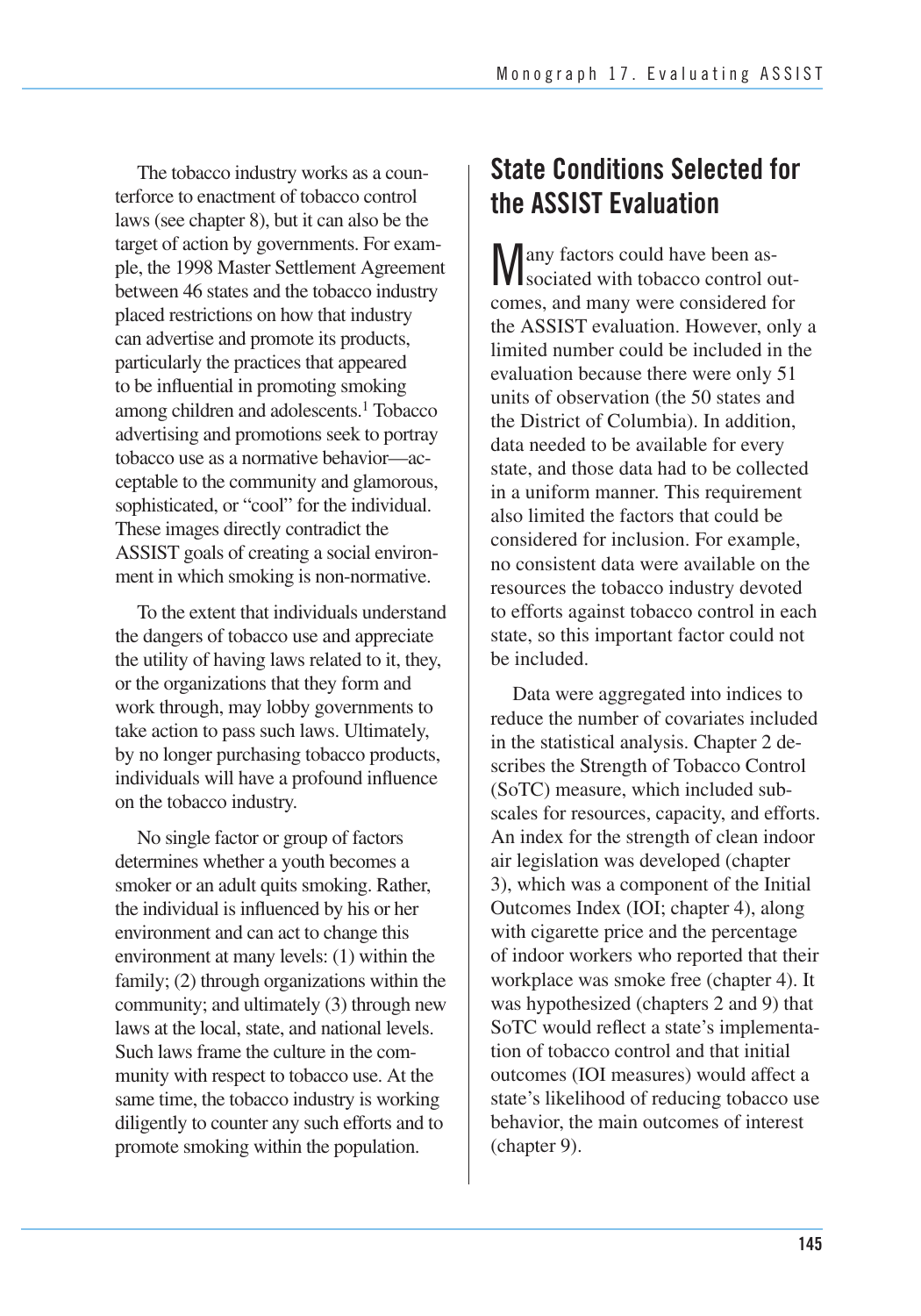| Data source   |
|---------------|
|               |
| Census        |
| Census        |
| Census        |
| <b>Census</b> |
| <b>CPS</b>    |
| Census        |
| Census        |
| <b>CPS</b>    |
| <b>CPS</b>    |
|               |
| See chapter 6 |
|               |

|  |  |  | Table 5.1. Variables Included in the ASSIST Evaluation Analysis |
|--|--|--|-----------------------------------------------------------------|
|--|--|--|-----------------------------------------------------------------|

*Notes:* Demographic variables were for persons aged 18 years and older. CPS indicates Current Population Survey.

The state condition variables included in the ASSIST evaluation analyses were demographic factors and a measure of state economic dependence on tobacco. These measures are presented in table 5.1. The sections that follow review in more detail the association of these measures with tobacco use and the sources of these data.

#### **Gender, Age, Race/Ethnicity, Education, Socioeconomic Status, and Geography**

Smoking prevalence differs by gender, age, race/ethnicity, educational attainment, socioeconomic status, and geography.2 A state's demographic profile could potentially affect the implementation and subsequent outcomes of a tobacco control program. For example, older age groups show lower prevalence than younger groups $3$  partly because many smokers quit (or die) as they age. In this case a state with a significant

number of older residents might have a lower smoking prevalence rate than other states. Alternatively, if tobacco control efforts prove consistently effective among adolescents, as some evidence indicates, $4-7$  fewer young people will mature to adulthood as smokers, and over time adult smoking prevalence will fall as a result. In this example, states that have younger populations might show more rapid reductions in smoking prevalence.

 The California experience provides ev- idence that state tobacco control programs can affect youth initiation in this way. Nationally, smoking prevalence among youth rose between 1991 and 1997, when it began to decline again.<sup>8</sup> In contrast, although youth prevalence rates rose in parallel with the national average, they remained lower in California. In addition, the downward trend in youth prevalence began two years earlier in California (in 1995) than in the nation as a whole. $9$  This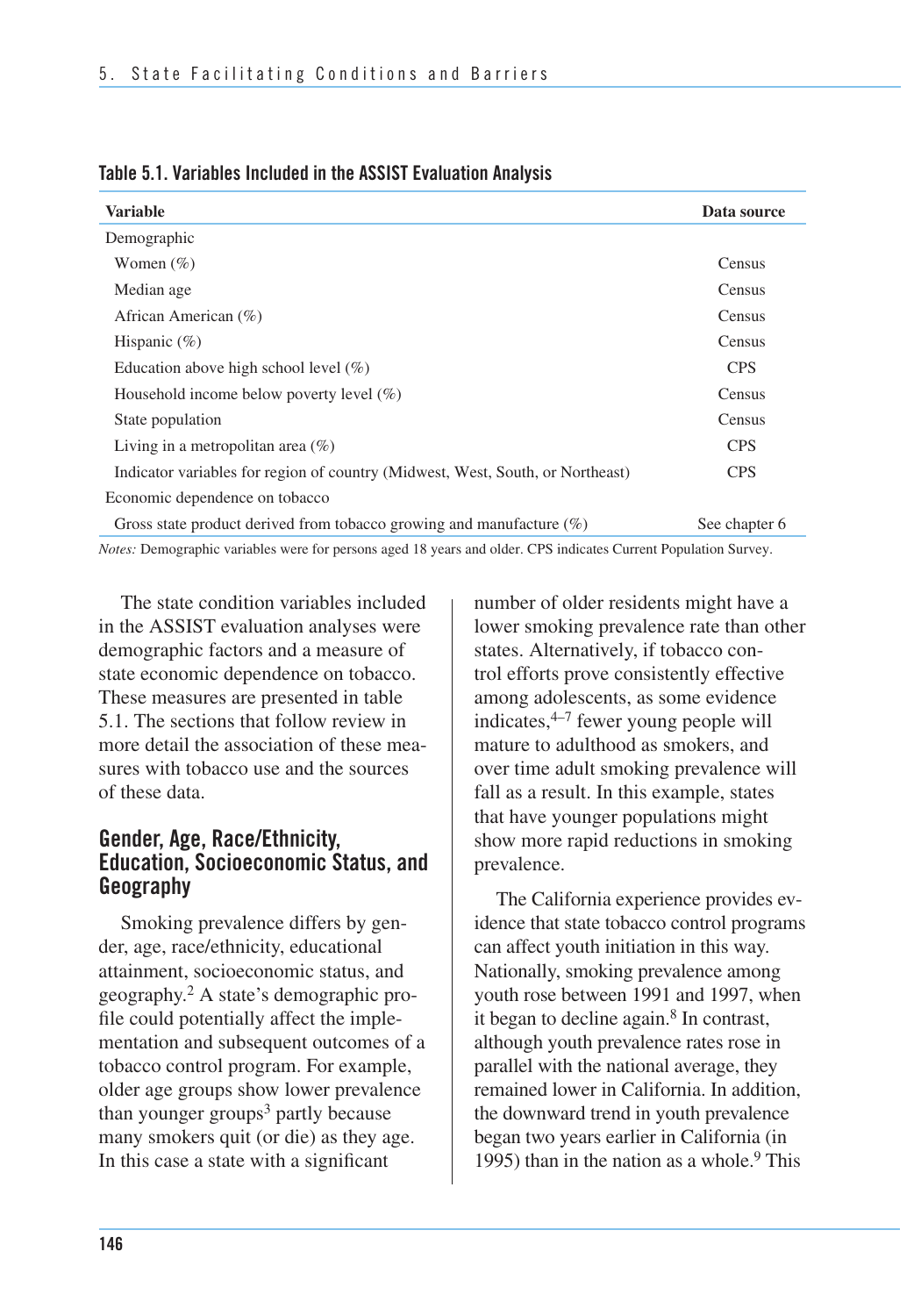#### **Demographics and Smoking Cessation**

Smokers are increasingly concentrated in lower socioeconomic groups,<sup>a</sup> but it is unknown whether this is a result of poorer access to cessation interventions or increased resistance to quitting. A number of studies summarized in *Women and Smoking: A Report of the Surgeon General*b suggest that women may have more difficulty successfully quitting than men, but ASSIST appeared to affect quitting among women more than men (see chapter 9). Historically, African Americans have also had a more difficult time successfully quitting.<sup>c,d,e</sup> Greater difficulty in quitting for this subpopulation may result in slower declines in prevalence for states with large African American populations than would be expected from reduced youth initiation. Finally, some demographic groups (e.g., females) may also not benefit to the extent that others do from pharmaceutical aids for cessation.<sup>f</sup>

aBurns, D. M., and K. E. Warner. 2003. Smokers who have not quit: Is cessation more difficult and should we change our strategies? In *Those who continue to smoke* (Smoking and tobacco control monograph no. 15, NIH publication no. 03-5370), 11–31. Bethesda, MD: National Cancer Institute.

bU.S. Department of Health and Human Services. 2001. *Women and smoking: A report of the surgeon general.* Washington, DC: U.S. Department of Health and Human Services, Public Health Service, Centers for Disease Control and Prevention, National Center for Chronic Disease Prevention and Health Promotion, Office on Smoking and Health.

cRoyce, J. M., N. Hymowitz, K. Corbett, T. D. Hartwell, and M. A. Orlandi. 1993. Smoking cessation factors among African Americans and whites. COMMIT Research Group. *American Journal of Public Health* 83 (2): 220–26.

dAhluwalia, J. S. 1996. Smoking cessation in African-Americans. *American Journal of Health Behavior* 20 (5): 312–18.

eU.S. Department of Health and Human Services. 1998. *Tobacco use among U.S. racial/ethnic minority groups—African Americans, American Indians and Alaska Natives, Asian Americans and Pacific Islanders, and Hispanics: A report of the surgeon general.* Washington, DC: U.S. Department of Health and Human Services, Public Health Service, Centers for Disease Control and Prevention, National Center for Chronic Disease Prevention and Health Promotion, Office on Smoking and Health.

f Gonzales, D., W. Bjornson, M. J. Durcan, J. D. White, J. A. Johnston, A. S. Buist, D. P. Sachs, et al. 2002. Effects of gender on relapse prevention in smokers treated with bupropion SR. *American Journal of Public Health* 22 (4): 234–39.

 difference has been attributed to the Cali- fornia tobacco control program, which began prior to ASSIST but shared many of the same goals and components.

 A measure of the state's Hispanic and African American populations was in- cluded in the analysis. Hispanic popula- tions show overall lower rates of smoking because the low smoking rates among women in these groups more than offset high rates among men,<sup>10,11</sup> and states with large populations of Hispanics may

 have lower prevalence rates. In the past, African Americans exhibited higher prevalence rates than most other minority groups except Native Americans,<sup>11</sup> but the gap between African Americans and non-Hispanic whites has narrowed in recent years: in 2001, adult prevalence for African Americans fell below that for non-Hispanic whites.<sup>12</sup> Additionally, Af- rican American youth have shown lower rates of initiation in recent years<sup>10</sup> and perhaps are now maturing to adulthood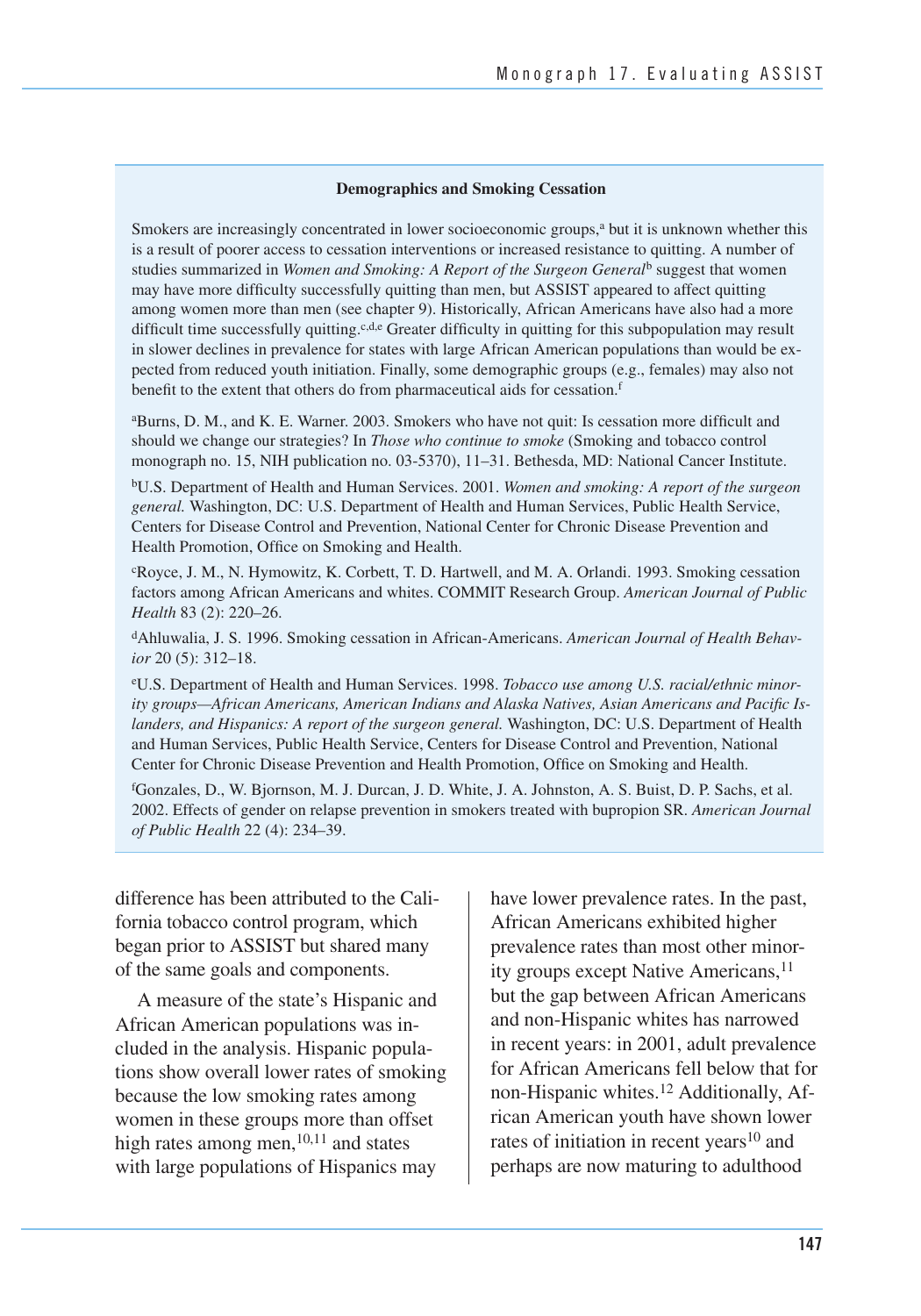as confirmed never smokers. Previous research has suggested that some African Americans delayed smoking initiation into the young adult years.8 Thus, states with large populations of African Ameri- cans may show relatively more rapid declines in prevalence than other states, because fewer African Americans are be coming smokers.

 Individuals with higher levels of edu- cational attainment are less likely to ever initiate smoking and are more likely to quit than are individuals who are less well educated.<sup>2,13–15</sup> In general, lower socioeconomic groups have higher rates of smoking than other socioeconomic groups.16,17 However, some studies have shown that after accounting for educa- tional attainment as an indicator of socio- economic status, many of the racial/ethnic effects described above are considerably diminished.<sup>14,16,18</sup> Midwestern and southern states, compared with eastern and western states, tend to have higher smoking prevalence.<sup>12</sup> If these rates are attributable to socioeconomic rather than to racial/ethnic indicators, different con- clusions about the potential effects on a state's population will be reached.

### **Economic Dependence on Tobacco**

The extent to which tobacco growing and manufacturing contribute to a state's economy may play a role in that state's culture regarding tobacco use and its political will to undertake tobacco control. When tobacco is part of a state's history and identity, residents may be less inclined to recognize its dangers and may be more supportive of smoking. If a significant proportion of the workforce is engaged in tobacco production or

manufacturing, people may not support tobacco control for fear of job loss. Also, the state government would want to protect its revenue stream gained from this industry and protect its workers.

Research suggests that states that have economies that are highly dependent on tobacco are less likely to adopt strong tobacco control measures. For example, in 2002, the average of state cigarette excise tax rates in the seven largest tobacco-growing states (Georgia, Kentucky, North Carolina, South Carolina, Tennessee, West Virginia, and Virginia) was  $9.5¢$  per pack, whereas the average in the remaining states and the District of Columbia was more than 69¢ per pack, a differential that has grown significantly over the past several decades.19 Similarly, Chaloupka and Saffer,<sup>20</sup> using data from 1975 through 1985, found that states with greater per capita production of tobacco were less likely to adopt laws restricting cigarette smoking in a variety of public places, including restaurants, as well as in private workplaces, with the latter effect statistically significant. Likewise, Ohsfeldt, Boyle, and Capilouto<sup>21</sup> found that the per capita value of state tobacco production was negatively associated with strength of smoking restrictions and cigarette excise tax rates.

The degree to which tobacco growing and manufacturing affect state economies is controversial. Much of this research has been sponsored by the tobacco industry, and critics of these studies argue that they are overestimates. For example, Warner and Fulton<sup>22</sup> argue that the multiplier effect significantly overstates the economic impact of tobacco, since it implicitly assumes that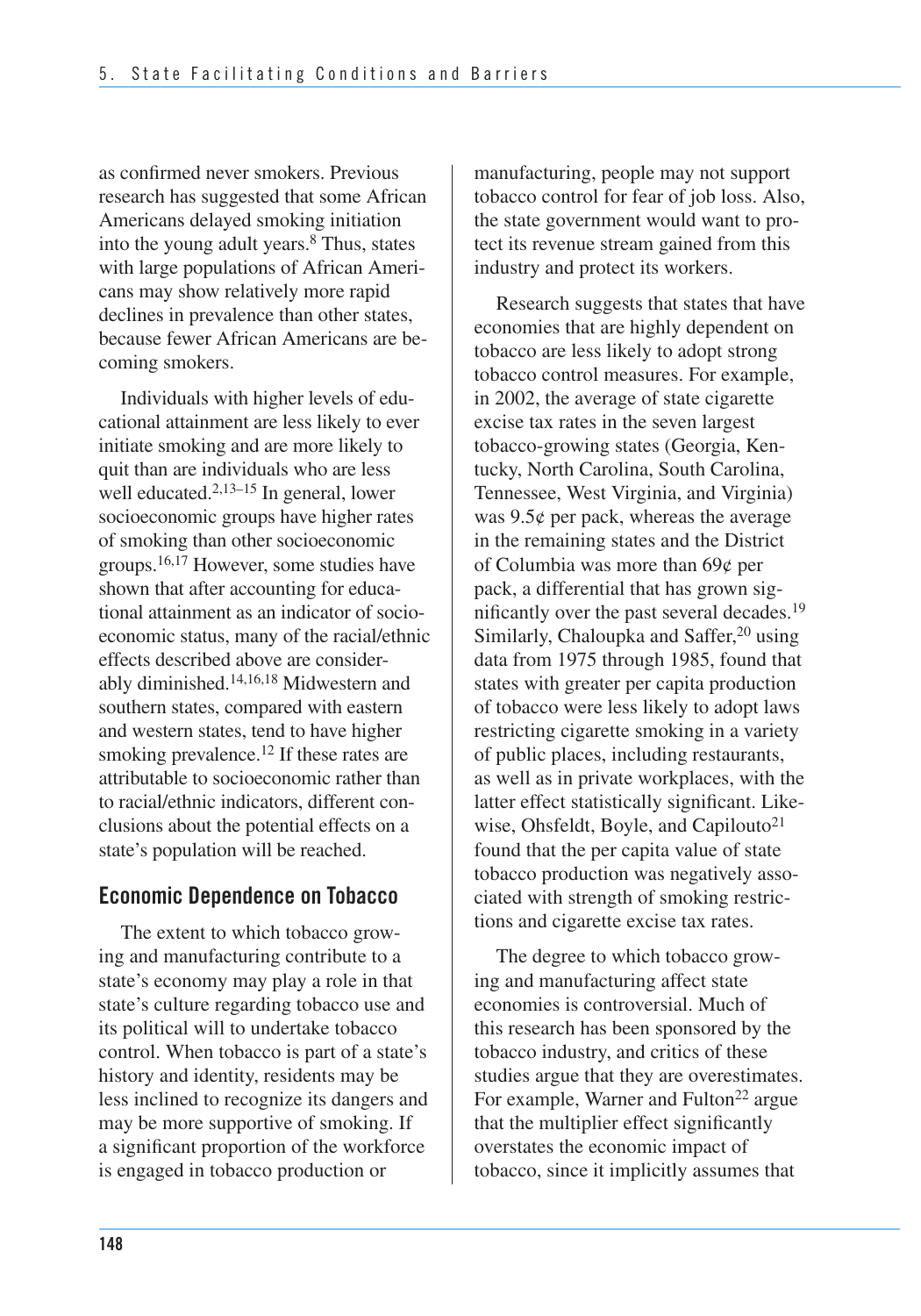the money spent on tobacco would not be spent elsewhere. When allowing for a redistribution of money spent on tobacco to spending on other goods and services in the absence of tobacco, Warner et al.23 found that most of the states would actually see increased employment in the absence of tobacco. Tobacco-related jobs from growing, wholesaling, and retailing would be replaced by similar or better jobs related to other goods and services in the absence of tobacco. Thus, it appears that the tobacco industry tries to overstate the economy's dependence on tobacco in order to dissuade individuals and governments from taking any action to control tobacco use.

### **Data Sources**

#### **Demographics**

 Individual-level data within each state were from the 1992–93, 1995–96, and 1998–99 Current Population Surveys (CPS),<sup>24</sup> conducted in September, January, and May of each period. The U.S. Bureau of the Census continuously conducts these surveys to monitor the labor force, covering the civilian, non- institutionalized population of persons aged 15 years and older in the United States.<sup>24</sup> These household surveys select a stratified probability sample of clusters of households identified from the Census Bureau and other sources. The survey design calls for surveying about 56,000 households per month, and each house- hold is part of a panel that is interviewed eight times over a 16-month period. How- ever, all respondents in the above months were interviewed only once, in one of the  three months listed above. The surveys from these months included a special Tobacco Use Supplement (TUS-CPS) sponsored by the National Cancer Insti- tute specifically for the ASSIST evalua- tion.25 About a quarter of the interviews were conducted in person (first or fifth time in a panel); the remainder were conducted by telephone (second, third, fourth, sixth, seventh, or eighth time in a panel). One household resident provided the demographic information for all household residents. The individual-level demographic data were used in the first stage of the two-stage analysis of adult smoking prevalence (see chapter 9).

The data on smoking prevalence and the percentage of indoor workers with smoke-free workplaces were aggregated by state from the TUS-CPS (see chapters 3 and 4). The main part of the CPS was the source of data for one individuallevel variable (percentage with above a high school education) and two statelevel demographic variables (percentage living in a metropolitan area and region of the country); again, data were summarized for persons aged 18 years and older within each state. The other demographic variables were from the U.S. Bureau of the Census (the economic dependence on tobacco variable is described briefly below and more fully in chapter 6).

The baseline mean values of the variables listed in table 5.1 as well as others (e.g., smoking prevalence) are compared between the ASSIST and non-ASSIST states in table 9.1 (see chapter 9). The baseline values of each variable in table 5.1 for each state are presented in appendix 5.A. Appendix 9.C (see chapter 9) presents adult (aged 18 years and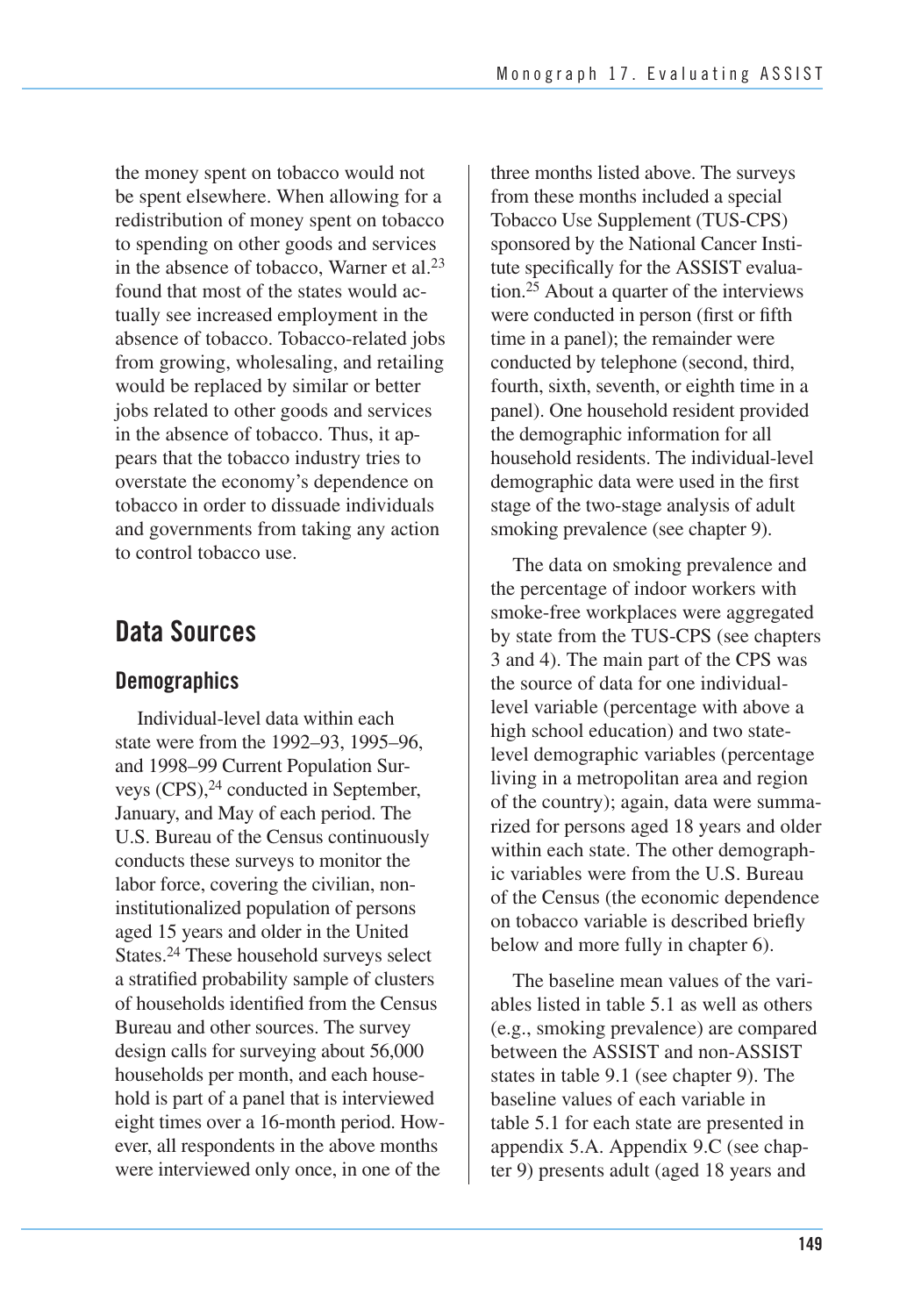older) smoking prevalence obtained from the TUS-CPS for each state. It also presents the per capita cigarette consumption from sales data aggregated over the months of the CPS (September through May) for each TUS-CPS period. This aggregation allowed per capita cigarette consumption to be examined in the same time periods as tobacco use prevalence. The actual bimonthly per capita consumption data are available on the University of California Social Science Data Collection Web site.<sup>26</sup> Prevalence and consumption, in addition to being the outcomes of interest, are indicators of the tobacco use culture in each state prior to the ASSIST intervention.

#### **Economic Dependence on Tobacco**

 Each state's economic dependence on tobacco was computed using a procedure that is fully described in chapter 6. Dur- ing the period covered by the evaluation, 16 states grew appreciable amounts of tobacco, with 6 states (North Carolina, Kentucky, Tennessee, South Carolina, Vir- ginia, and Georgia) accounting for most of the total. Appreciable levels of cigarette and other tobacco product manufacturing occurred in 24 states. Seven states (North Carolina, Virginia, Kentucky, Georgia, Florida, New York, and Tennessee) ac- counted for the majority of employment in tobacco product manufacturing, with 5 others (Alabama, Connecticut, Illinois, Pennsylvania, and West Virginia) account- ing for much of the remaining employ- ment. Four of the ASSIST states (North Carolina, South Carolina, Virginia, and West Virginia) had significant economic dependence on tobacco.

 The measure used in the ASSIST evaluation was obtained by summing the estimates for employment/compen- sation and for tobacco manufacturing for each year of interest for each state. Some states had a zero for one or both measures. The final estimates were scaled so that the sum of state estimates equaled published estimates for the entire United States for each year. Fi- nally, the estimates were divided by the total gross state product, and the results were summed to form the tobacco-de pendence measures used in the ASSIST evaluation analyses.

 As a preview to chapter 9, which presents the analysis of the final out- comes (state smoking prevalence and per capita consumption), none of the state-level conditions were significantly associated with smoking prevalence. This occurred because the data on smok- ing prevalence had been adjusted at the individual level for the demographic variables before the state-level analysis was conducted. Thus, when adjustment was made for the relationship between demographics and smoking status at the individual level, these factors were not important in explaining variation in prevalence at the state level. The analy sis of per capita cigarette consumption from tobacco sales data could be con- ducted only at the state level. In these analyses, several variables contributed significantly to the observed differences among states: percentage Hispanic, per- centage with incomes below poverty, and percentage of gross state product derived from tobacco growing and manufacturing.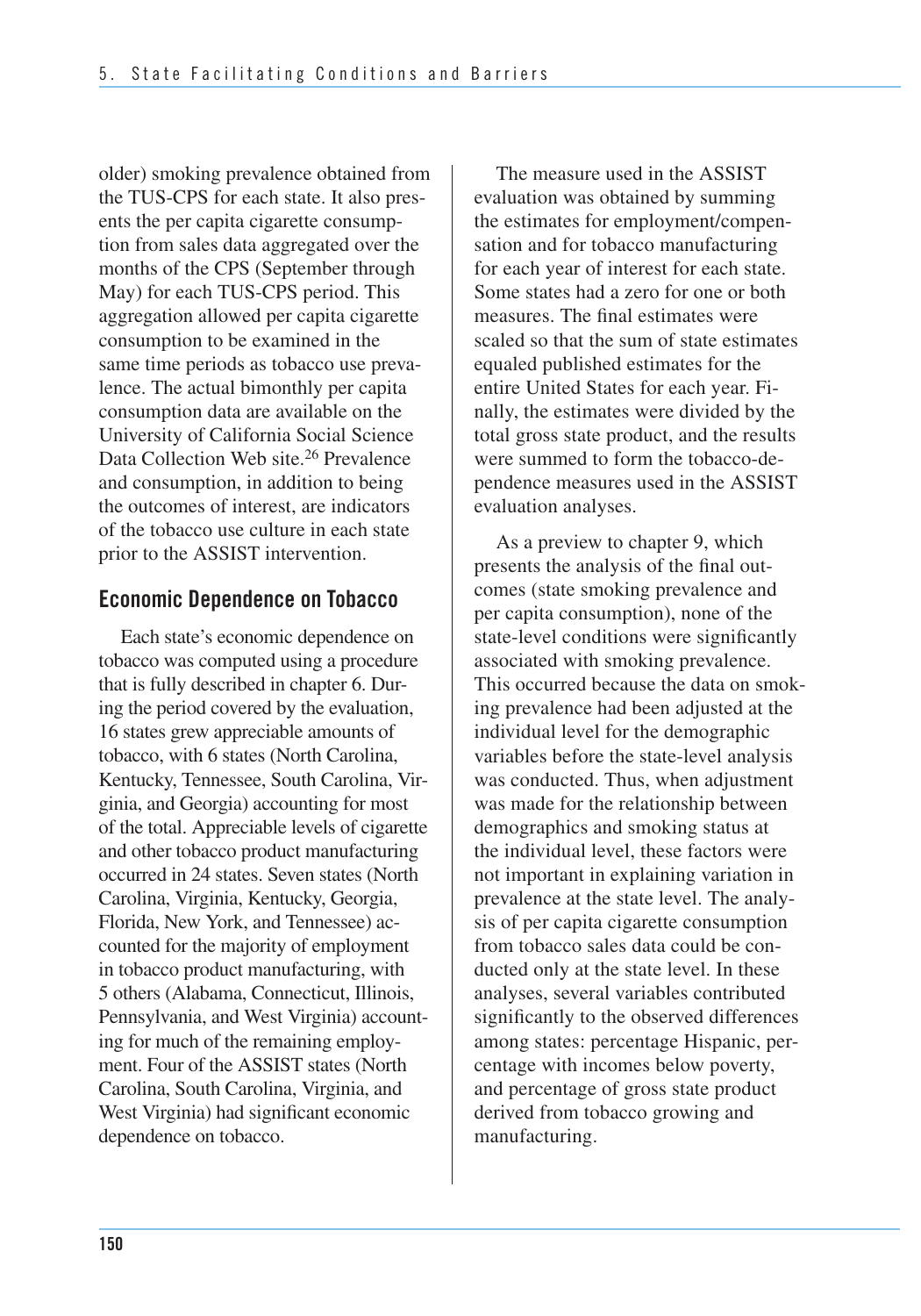### **Other Potential Covariates**

n this section, other factors that coursely potentially affect tobacco control of n this section, other factors that could forts and outcomes are discussed. Since it is the individual who uses tobacco, individual characteristics that have been differentially associated with tobacco use are first described. For example, the potential impact of a tobacco control program may be limited if a state's population has a disproportionate number of difficult-to-affect individuals (e.g., a large fraction of smokers who are highly nicotine dependent). Next, factors that influence the individual in the relatively immediate environment are summarized, and a section follows that describes conditions at the state level, other than population composition, that could also modify a state's ability to adopt and carry out tobacco control policy.

### **Family**

Families share genes and environments, both of which can affect smoking behavior. There is evidence that genetic characteristics may play a role in determining which individuals become dependent smokers.27,28 Genetic characteristics may also contribute to increased difficulty in quitting for some smokers<sup>29,30</sup> or may modify the potential effectiveness of pharmaceutical aids for smoking cessation.<sup>31</sup> It is currently unknown whether genetic factors co-vary with any particular population subgroups in such a way as to influence tobacco control success.

Although the influence of genetic characteristics on smoking dependence requires further investigation, current

data clearly indicate that the culture within the family plays a role in smoking behavior. Parental smoking is an important determinant of adolescent smoking uptake.32,33 Furthermore, in families in which the parents had quit smoking before children were born or when the children were very young, those children are less likely to smoke as adolescents.34 Parents are important role models for smoking, and when they smoke their behavior conveys to children that smoking is acceptable and has certain benefits (e.g., relaxation, relief from stress).

In addition to influencing smoking uptake, having other smokers in the family may make it more difficult for someone to quit<sup>35,36</sup> by providing both a cue to smoke and a ready source of cigarettes.<sup>37</sup>

#### **Religious Community**

 Religious beliefs and practices affect tobacco use. Abstinence from tobacco is one of the fundamental beliefs of the Seventh-Day Adventist Church<sup>38</sup> and the Church of Jesus Christ of the Latter-Day Saints (Mormons).<sup>39</sup> At the individual, family, and community levels, these religious communities directly affect smoking behavior. Research indicates that strict religious and moral prohibi tions on risky activities such as smoking are congruent with the philosophy of "the body is a temple," which leads to fewer people engaging in such behaviors.40 There is also evidence that young adults who attend religious services relatively frequently have lower smoking rates than those who do not attend such services.<sup>41</sup>

Where particular religious communi ties dominate, they can influence state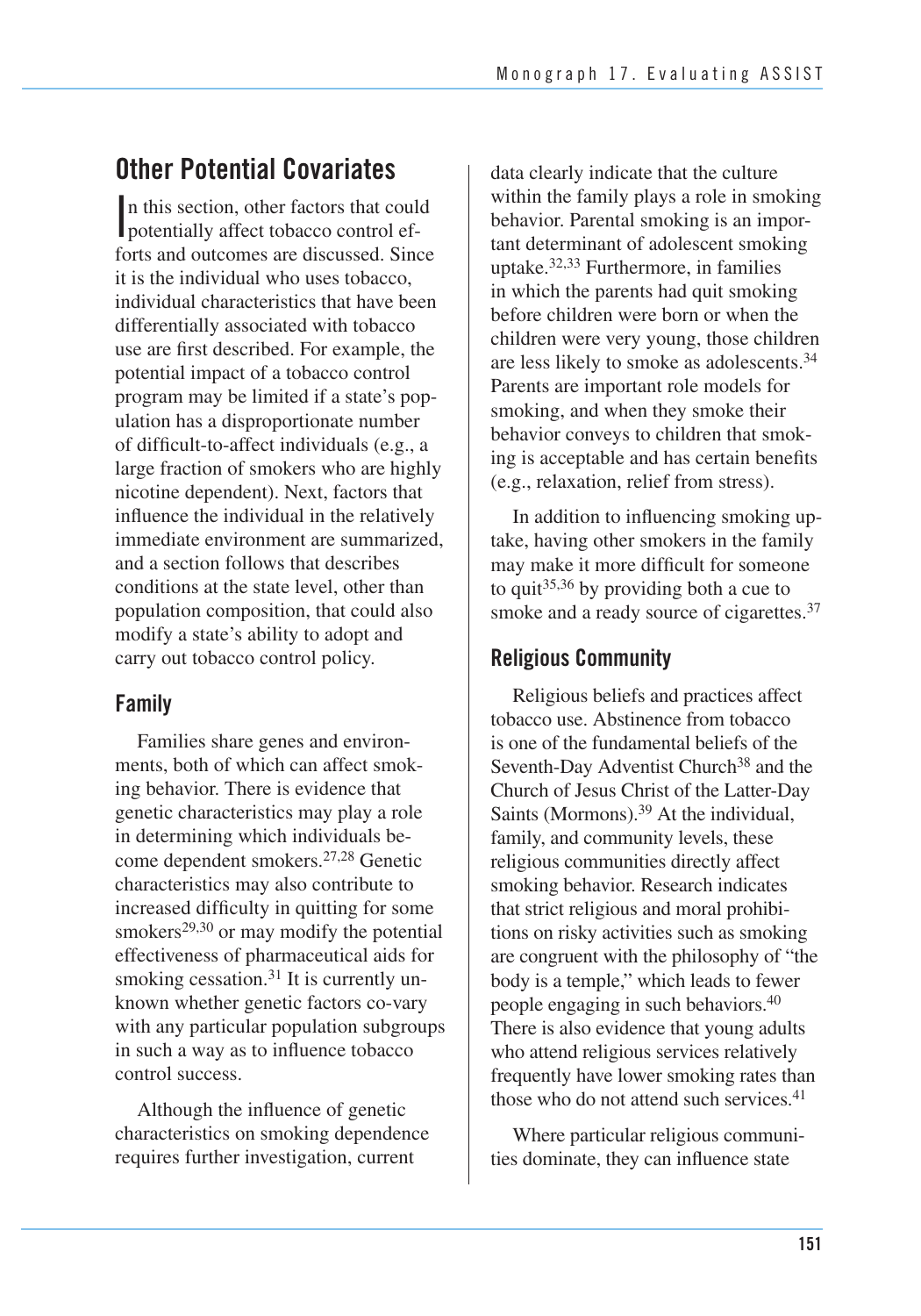smoking prevalence rates. For example, although there are more Seventh-Day Adventists on the West Coast and in the southern United States than in any other region of the United States, they do not predominate in any one state,<sup>42</sup> and their numbers are relatively small. In contrast, over 70% of Utah residents were Mormon during ASSIST<sup>43</sup> and, not surprisingly, Utah was the state with the lowest smoking prevalence in the late 1990s.<sup>12</sup>

#### **Local Government**

As mentioned earlier, the more supportive a population is of tobacco control measures, the more likely it is that local tobacco control policy will be enacted. In California, momentum to enact smoke-free policies was created and propagated at the local level. The key players in this movement were the voluntary organizations, together with other coalitions of health-conscious citizens. This resulted in a state law being enacted in 1995 that prohibited smoking in nearly all indoor workplaces, which was extended in 1998 to include bars and gaming rooms.

Such activity at the local level is feared by the tobacco industry because it cannot effectively lobby local governments in every community, both small and large, throughout the nation.44 The tobacco industry response has been to lobby for legislation and to support candidates at the state level in an effort to see that laws are passed that preempt stronger laws from being passed at the local level.<sup>44–46</sup> However, voluntary health organizations such as the American Heart Association, the American Lung Association, and the American

Cancer Society continue to be active at both the local and state levels working for laws that can further tobacco control and improve public health.

The various individual and immediate environmental characteristics summarized above could affect tobacco control success at the state level, depending on whether the state's populations consist of relatively larger or smaller proportions of these demographic groups. States with high smoking prevalence rates may have higher percentages of families with multiple smokers, which make smoking more culturally accepted and raise barriers to quitting. Alternatively, in states with relatively low prevalence, the social pressure on the remaining smokers to quit might be considerable. Despite considerable research, there is little evidence that the remaining smokers are those who are more addicted and therefore less able to quit.3,47

#### **Dominant State Political Philosophy**

Ideology, party politics, and political participation are closely tied in the various states.48,49 Political ideology is often focused on whether the responsibility for health belongs with the individual or with society.<sup>50–52</sup> Other political ideologies characterize governments within the context of conservative or liberal tendencies or positions that historically have been affiliated with political parties.<sup>48</sup>

The political party dominating a state may affect whether tobacco control legislation is implemented. For example, Ohsfeldt, Boyle, and Capilouto<sup>21</sup> found a significant relationship between political liberalism, the strength of a state's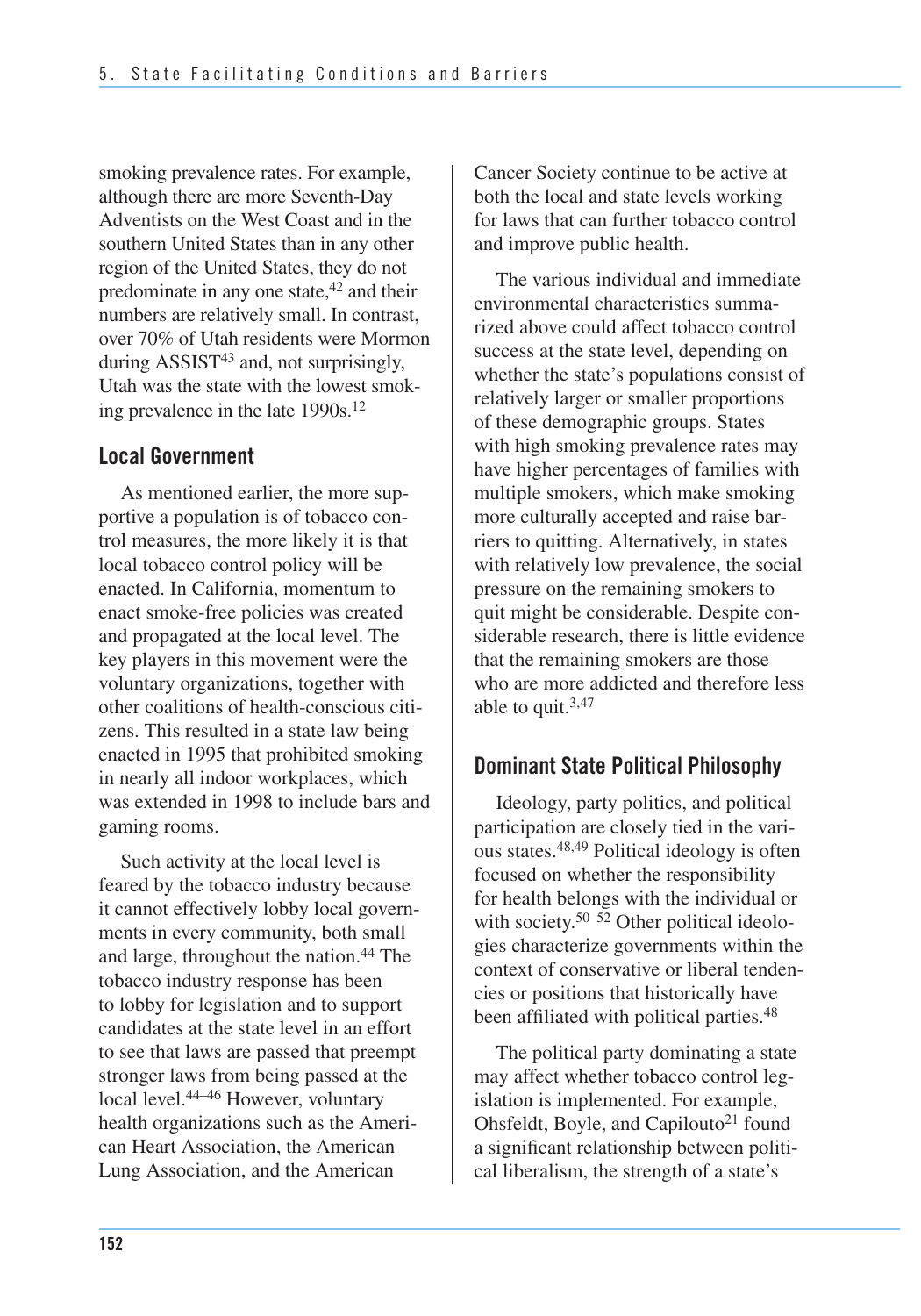#### **Politically Active Citizens and Tobacco Control**

One study suggests that a politically active citizenry may be associated with support for tobacco control, irrespective of political affiliation. Chaloupka and Saffer<sup>a</sup> used a measure of the political participation of state residents in their analysis of the determinants of state restrictions on smoking. They found that the probability of adopting relatively stringent restrictions on smoking was significantly higher in states where a greater percentage of the state population was politically active, as measured by the percentage of the state population voting in elections for the U.S. House of Representatives.

aChaloupka, F. J., and H. Saffer. 1992. Clean indoor air laws and the demand for cigarettes. *Contemporary Policy Issues* 10:72–83.

restrictions on cigarette smoking, and the level of cigarette excise taxes. Chriqui<sup>53</sup> found that Republican-controlled state legislatures were significantly less likely to enact laws designed to restrict minors' access to tobacco products than were states whose legislatures were controlled by the Democratic Party or were divided between the parties.

It is possible that when efforts to enact tobacco control legislation are successful in a few states, other states will be encouraged to work toward similar measures. For example, Weller<sup>54</sup> notes that the success of tobacco tax initiatives in Massachusetts, California, and Arizona encouraged tobacco control advocates and legislators to pursue a similar strategy in Oregon. This spillover effect may also explain why increasing numbers of states have recently been able to enact comprehensive smoke-free workplace

legislation (including bars and clubs). California was the first and, for several years, the only state with such a law, but by early 2006, ten additional states (Connecticut, Delaware, Maine, Massachusetts, Montana, New Jersey, New York, Rhode Island, Vermont, and Washington) had put such laws in place, and a number of other states are in the process of enacting such legislation.

#### **State Wealth**

A few studies have investigated state resources and finances as determinants of state tobacco control efforts, although the measures used have not been consistent. Using state per capita total government expenditures as a global measure of the state's ability to support tobacco control efforts, Ohsfeldt, Boyle, and Capilouto<sup>21</sup> found that states that spent more per capita were more likely to adopt stronger restrictions on smoking as well as have higher cigarette excise taxes. Other studies focused specifically on resources available for tobacco control activities. Wakefield and Chaloupka<sup>55</sup> showed that program success in reducing youth smoking was dependent on the extent of implementation and the degree to which such efforts were undermined by the tobacco industry and by other state funding priorities.

Funding for tobacco control was one component of the SoTC measure described in chapter 2. Table 5.2 shows the amount of money spent per capita on tobacco control in each state from 1991 through 1998, which spans the ASSIST intervention period. In 1991, only California showed appreciable spending for tobacco control. By 1993, the ASSIST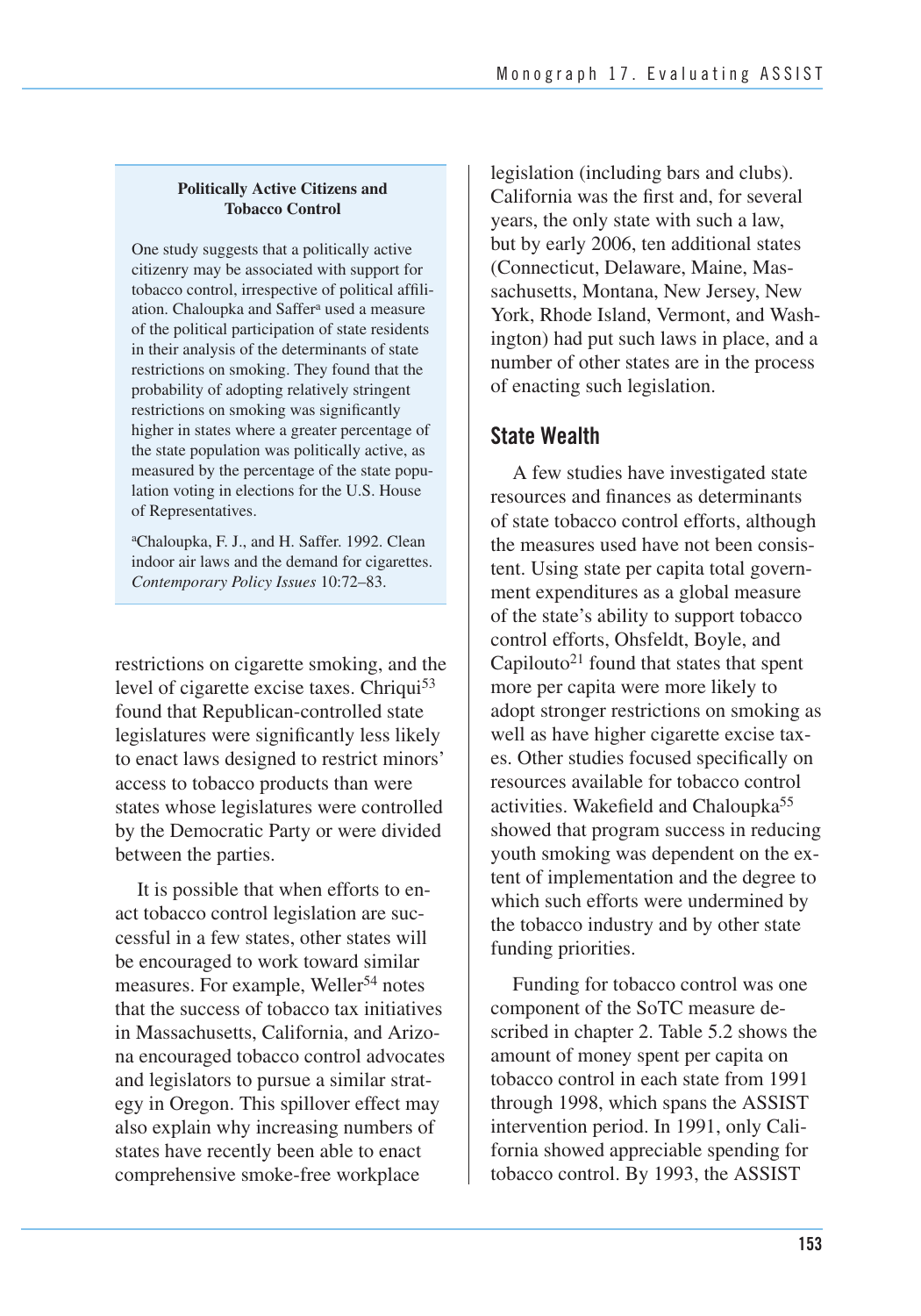|                |          |      |      |       |       |          |       |      | Change  |
|----------------|----------|------|------|-------|-------|----------|-------|------|---------|
| <b>State</b>   | 1991     | 1992 | 1993 | 1994  | 1995  | 1996     | 1997  | 1998 | 1991-98 |
| AK             | 0.00     | 0.00 | 0.00 | 0.88  | 1.06  | 1.02     | 1.00  | 1.09 | 1.09    |
| AL             | 0.01     | 0.00 | 0.01 | 0.06  | 0.06  | 0.06     | 0.04  | 0.11 | 0.10    |
| AR             | 0.01     | 0.00 | 0.00 | 0.05  | 0.05  | 0.05     | 0.05  | 0.14 | 0.13    |
| AZ             | 0.02     | 0.03 | 0.01 | 0.07  | 0.16  | 3.05     | 5.12  | 7.49 | 7.47    |
| CA             | 6.43     | 2.81 | 3.90 | 2.85  | 2.17  | 2.12     | 4.94  | 5.91 | $-0.52$ |
| CO             | 0.19     | 0.18 | 0.39 | 0.54  | 0.53  | 0.48     | 0.47  | 0.43 | 0.24    |
| CT             | 0.00     | 0.01 | 0.01 | 0.05  | 0.03  | 0.03     | 0.10  | 0.18 | 0.18    |
| DC             | 0.02     | 0.04 | 0.02 | 0.53  | 0.44  | 0.00     | 0.34  | 0.84 | 0.82    |
| DE             | 0.01     | 0.02 | 0.01 | 0.12  | 0.15  | 0.14     | 0.37  | 0.76 | 0.75    |
| FL             | 0.00     | 0.00 | 0.00 | 0.04  | 0.04  | 0.04     | 0.04  | 0.04 | 0.04    |
| GA             | 0.00     | 0.01 | 0.00 | 0.02  | 0.03  | 0.02     | 0.04  | 0.09 | 0.09    |
| HI             | 0.06     | 0.09 | 0.12 | 0.40  | 0.22  | 0.21     | 0.41  | 0.64 | 0.58    |
| IA             | 0.01     | 0.01 | 0.00 | 0.08  | 0.08  | 0.08     | 0.14  | 0.19 | 0.18    |
| ID             | 0.24     | 0.21 | 0.18 | 0.33  | 0.16  | 0.16     | 0.15  | 0.30 | 0.06    |
| IL             | 0.00     | 0.00 | 0.00 | 0.04  | 0.05  | 0.05     | 0.09  | 0.16 | 0.16    |
| $\text{IN}{}$  | 0.11     | 0.11 | 0.13 | 0.18  | 0.25  | 0.21     | 0.24  | 0.25 | 0.14    |
| KS             | 0.00     | 0.00 | 0.00 | 0.18  | 0.26  | 0.25     | 0.25  | 0.21 | 0.21    |
| KY             | 0.00     | 0.00 | 0.00 | 0.04  | 0.05  | 0.07     | 0.11  | 0.20 | 0.20    |
| LA             | 0.00     | 0.00 | 0.00 | 0.06  | 0.05  | 0.05     | 0.05  | 0.07 | 0.07    |
| MA             | 0.12     | 0.15 | 0.15 | 17.42 | 14.77 | 14.16    | 12.70 | 7.25 | 7.13    |
| MD             | 0.00     | 0.00 | 0.00 | 0.06  | 0.07  | 0.08     | 0.09  | 0.13 | 0.13    |
| <b>ME</b>      | 0.30     | 0.29 | 0.70 | 0.83  | 0.81  | $0.80\,$ | 0.80  | 0.80 | 0.50    |
| MI             | 0.16     | 0.21 | 0.30 | 0.35  | 0.20  | 0.20     | 0.20  | 0.20 | 0.04    |
| <b>MN</b>      | 0.46     | 0.44 | 0.63 | 0.60  | 0.85  | 0.69     | 0.67  | 0.99 | 0.53    |
| M <sub>O</sub> | 0.10     | 0.09 | 0.21 | 0.29  | 0.28  | 0.25     | 0.28  | 0.29 | 0.19    |
| MS             | 0.00     | 0.00 | 0.00 | 0.04  | 0.04  | 0.04     | 0.03  | 0.15 | 0.15    |
| MT             | 0.00     | 0.00 | 0.00 | 0.37  | 0.31  | 0.30     | 0.29  | 0.50 | 0.50    |
| NC             | 0.12     | 0.12 | 0.27 | 0.34  | 0.25  | 0.25     | 0.29  | 0.29 | 0.17    |
| ND             | 0.02     | 0.02 | 0.00 | 0.52  | 0.41  | 0.40     | 0.39  | 0.66 | 0.64    |
| NE             | 0.00     | 0.00 | 0.00 | 0.25  | 0.28  | 0.31     | 0.34  | 0.41 | 0.41    |
| NH             | 0.00     | 0.00 | 0.00 | 0.27  | 0.27  | 0.26     | 0.25  | 0.35 | 0.35    |
| NJ             | 0.09     | 0.08 | 0.16 | 0.22  | 0.20  | 0.23     | 0.25  | 0.12 | 0.03    |
| <b>NM</b>      | 0.36     | 0.33 | 0.62 | 0.75  | 0.68  | 0.67     | 0.66  | 0.66 | 0.30    |
| NV             | 0.00     | 0.00 | 0.00 | 0.11  | 0.15  | 0.11     | 0.06  | 0.20 | 0.20    |
| NY             | 0.07     | 0.06 | 0.13 | 0.15  | 0.13  | 0.12     | 0.14  | 0.14 | 0.07    |
| OН             | $0.00\,$ | 0.00 | 0.00 | 0.04  | 0.03  | 0.03     | 0.05  | 0.09 | 0.09    |
| OK             | 0.00     | 0.00 | 0.00 | 0.06  | 0.05  | 0.05     | 0.05  | 0.15 | 0.15    |
| <b>OR</b>      | 0.01     | 0.02 | 0.03 | 0.09  | 0.08  | 0.13     | 0.16  | 0.26 | 0.25    |
| PA             | 0.05     | 0.00 | 0.00 | 0.03  | 0.01  | 0.03     | 0.03  | 0.05 | 0.00    |
| RI             | 0.48     | 0.45 | 0.83 | 1.07  | 0.93  | 1.06     | 1.11  | 1.33 | 0.85    |
| <b>SC</b>      | 0.32     | 0.37 | 0.39 | 0.35  | 0.26  | 0.32     | 0.32  | 0.31 | $-0.01$ |
| <b>SD</b>      | 0.02     | 0.04 | 0.03 | 0.15  | 0.13  | 0.12     | 0.12  | 0.48 | 0.46    |
| TN             | 0.00     | 0.00 | 0.00 | 0.02  | 0.02  | 0.01     | 0.01  | 0.06 | 0.06    |
| TX             | 0.02     | 0.03 | 0.03 | 0.05  | 0.02  | 0.02     | 0.02  | 0.04 | 0.02    |
| UT             | 0.27     | 0.34 | 0.32 | 0.42  | 0.14  | 0.13     | 0.21  | 0.30 | 0.03    |
| VA             | 0.07     | 0.07 | 0.16 | 0.21  | 0.21  | 0.22     | 0.23  | 0.19 | 0.12    |
| VT             | 0.02     | 0.00 | 0.00 | 0.30  | 0.38  | 0.37     | 0.35  | 0.77 | 0.75    |
| WA             | 0.14     | 0.13 | 0.28 | 0.33  | 0.34  | 0.31     | 0.32  | 0.31 | 0.17    |
| WI             | 0.12     | 0.12 | 0.30 | 0.39  | 0.30  | 0.28     | 0.31  | 0.32 | 0.20    |
| WV             | 0.23     | 0.22 | 0.46 | 0.64  | 0.73  | 0.58     | 0.64  | 0.58 | 0.35    |
| WY             | 0.00     | 0.00 | 0.00 | 0.28  | 0.17  | 0.16     | 0.16  | 0.62 | 0.62    |

#### **Table 5.2. Per Capita Funding (\$/Person) for Tobacco Control in Each State, by Year (Shading indicates ASSIST states.)**

*Sources:* National Cancer Institute, ASSIST Program Office. Farrelly, M. C., T. F. Pechacek, and F. J. Chaloupka. 2003. The impact of tobacco control program expenditures on aggregate cigarette sales: 1981–2000. *Journal of Health Economics* 22 (5): 843–59.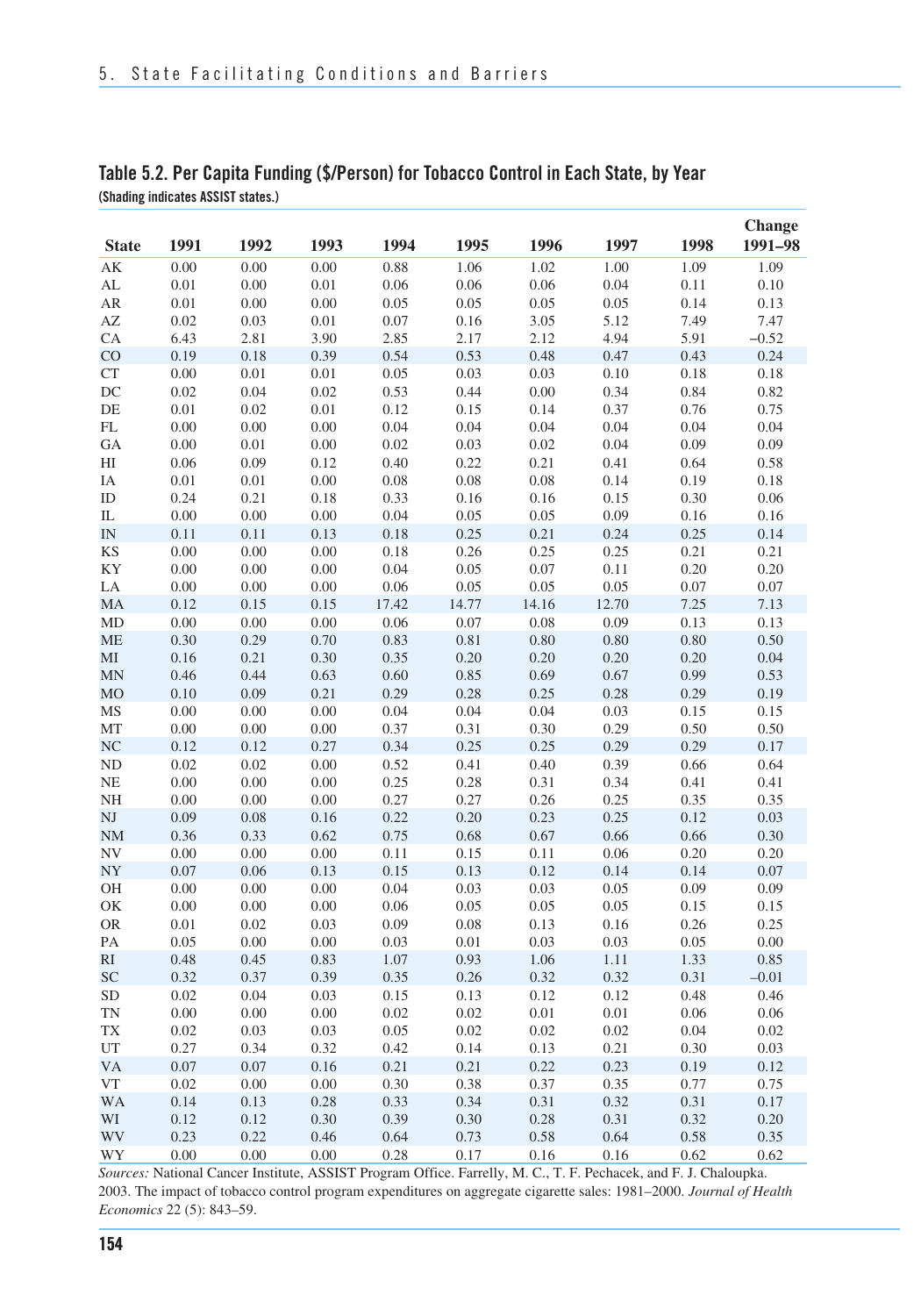states began to show increases in funding. However, by the end of the period, all states were spending something, and a number of non-ASSIST states had increased their spending, some to approximately the same level as that of some ASSIST states. Arizona in particular showed a huge increase. In 1998, the mean per capita expenditure for tobacco control in ASSIST states was  $$0.85$  ( $SE = 0.47$ ), compared with  $$0.70$  (*SE* = 0.30) in non-ASSIST states, which represents a change from 1991 of  $$0.65$  (*SE* = 0.47) and \$0.48 (*SE* = 0.21), respectively.

The information outlined in this section indicates that a state's political environment and wealth can influence its ability to enact tobacco control policy. Some states tend to support tobacco control, probably because they recognize a role for government in this area. Alternatively, other states may be more likely to view smoking as an individual choice and may be more influenced by tobacco industry efforts working against tobacco control. States with a high prevalence of persons of low socioeconomic status may take in less revenue and therefore have fewer resources to devote to tobacco control. Unfortunately, low socioeconomic status is associated with high smoking rates. Finally, states with greater economic dependence on tobacco may perceive that their interests lie in protecting tobacco rather than instituting tobacco control policies, and the tobacco industry endeavors to reinforce this view.

### **Summary**

This chapter describes how charac<br>teristics of individuals, population teristics of individuals, population

 composition, and conditions at the state level can mediate the ultimate effective- ness of tobacco control efforts. States with relatively greater representation in their populations of certain demographic groups more resistant to smoking ces- sation or susceptible to smoking uptake may not reduce prevalence to the same extent as other states, even with the same level of resources available for tobacco control.

However, resources for tobacco control differ by state and are part of the underlying state conditions that dictate how fast progress can be made. A state's political climate, general wealth, economic dependence on tobacco, and normative outlook regarding the acceptability of smoking all potentially influence that state's ability to reduce tobacco use. Another factor affecting tobacco control progress is the extent of counteractivity from the tobacco industry. An adequate interpretation of the findings from evaluations of tobacco control programs requires an appreciation of the implications related to all of these factors with respect to tobacco control success.

While appropriate measures of many important state conditions are lacking, the ASSIST analysis (chapter 9) was able to adjust for differing state demographic profiles (gender, age, race/ethnicity, education, poverty level, etc.) and included a composite variable for each state's economic dependence on tobacco (see chapter 6).

Program evaluators need to be aware of the issues raised in this chapter and look for success or lack of success in subgroups within the population before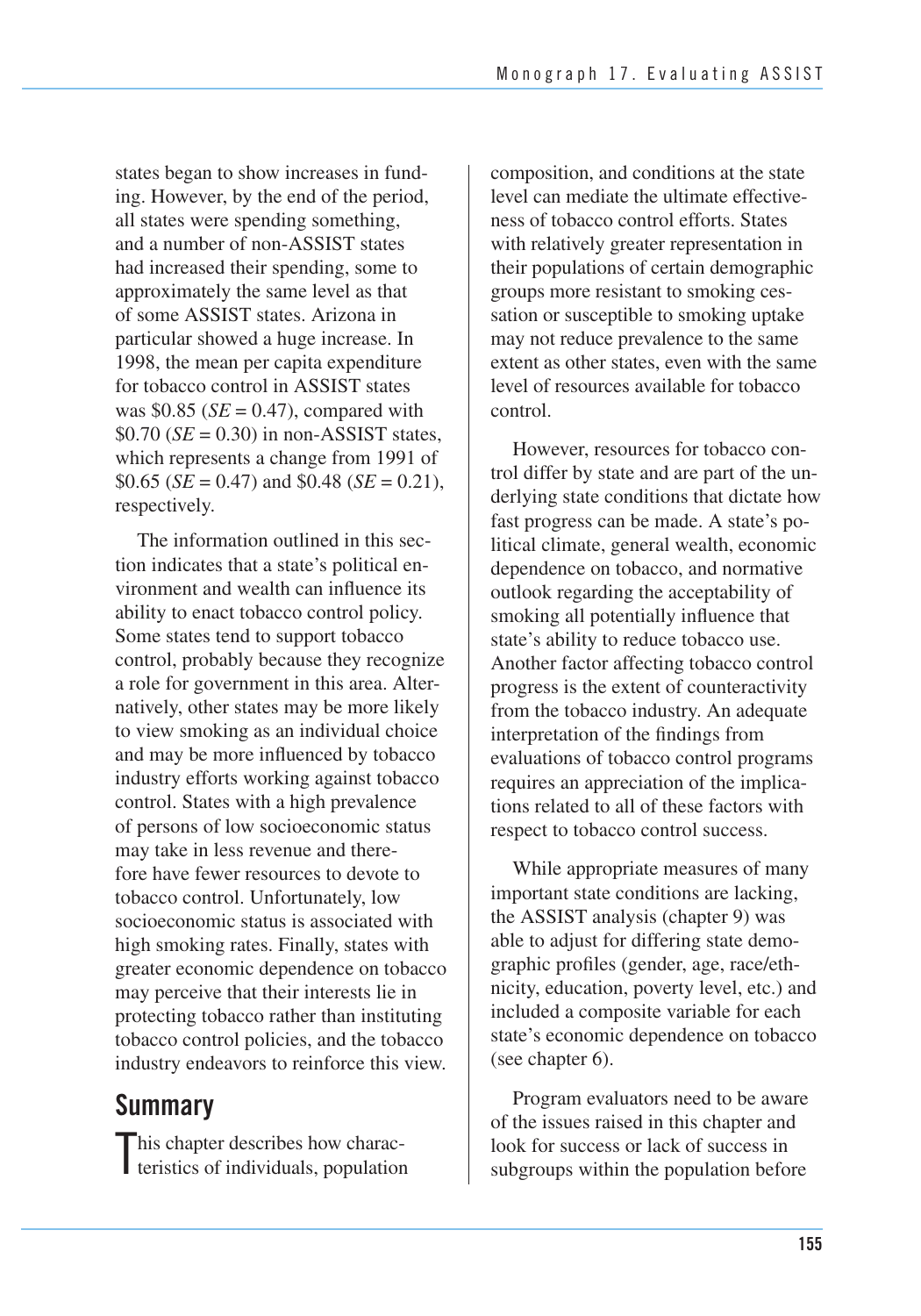concluding that a program had little or no effect. This evaluation process can reveal new areas where improved or tailored interventions are necessary and thus inform the design of future tobacco control strategies.

### **Conclusions**

- 1. Economic and demographic factors are important state conditions that may affect tobacco control interventions. Demographic factors and state economic dependence on tobacco were measured and were used as covariates for the ASSIST evaluation analysis.
- 2. State demographic factors, developed from census and population survey data, included gender, age, race and ethnicity, education, income, state population, metropolitan area repre- sentation, and region. Because such factors have been historically related to differences in smoking prevalence and consumption levels, they can affect long-term changes in the outcomes of tobacco control interventions.
- 3. State economic dependence on to bacco represented a gross state prod- uct derived from tobacco growing and manufacturing. During the time- frame of ASSIST, the influence of this dependence could be observed in areas such as the lower level of to- bacco control policy outcomes—for example, increases in cigarette taxes and enactment of clean indoor air laws—in major tobacco-growing states.
- 4. Several of the state conditions used in the ASSIST evaluation analysis did show a significant relationship with levels of per capita cigarette consumption. Because demographic factors were used to adjust state-level prevalence rates, these factors were already accounted for in the evaluation analysis.
- 5. Other state-level conditions, such as family, religion, wealth, and political affiliation, represent promising future areas for exploring the relationship between population demographics and health outcomes relating to the use of tobacco.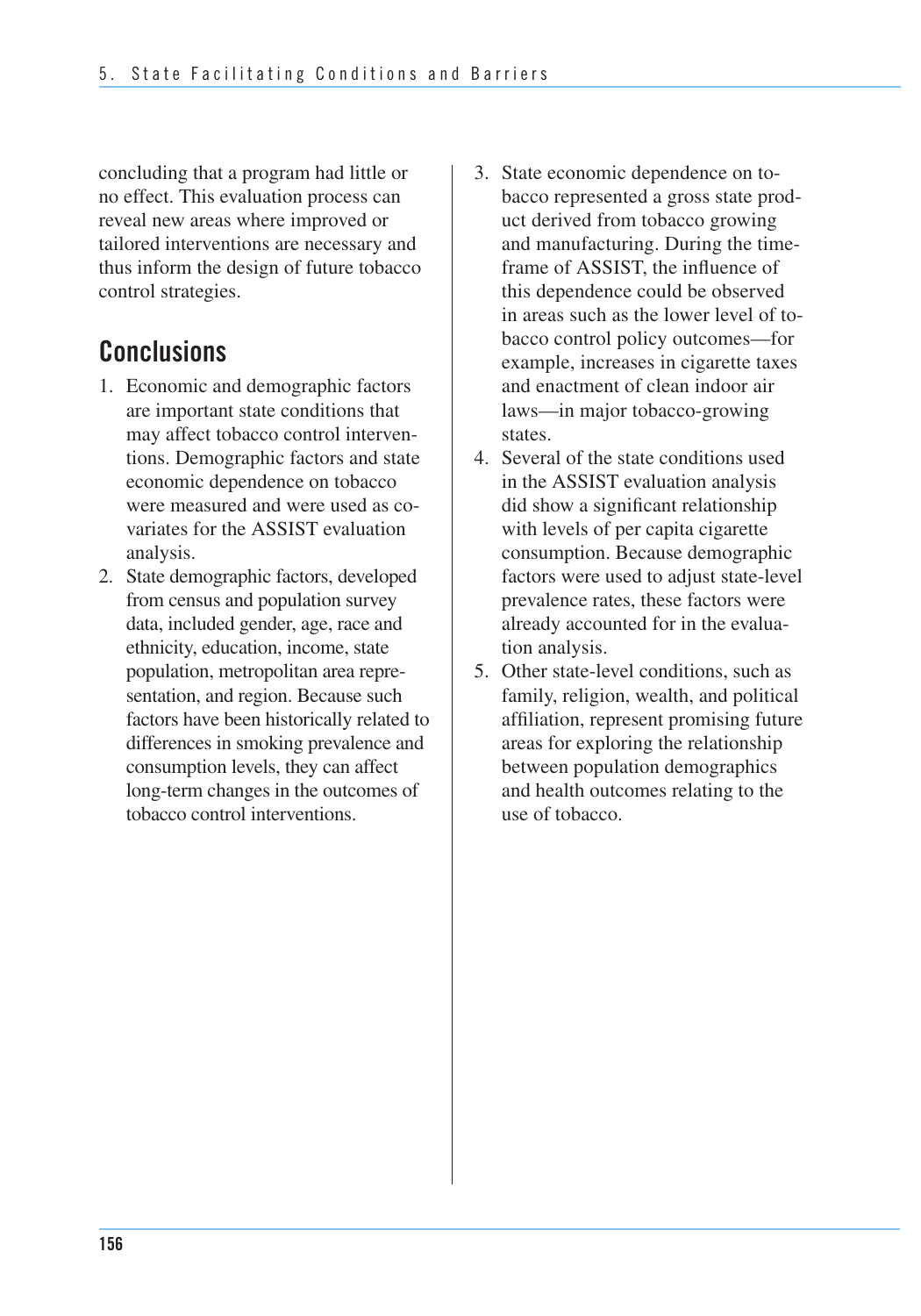## **Appendix 5.A. Baseline Values for Variables Considered in the ASSIST Evaluation Analyses**

**(Shading indicates ASSIST states.)** 

|                | Education     |          |                          |                |               |              |                        | <b>Index of</b> |                              |
|----------------|---------------|----------|--------------------------|----------------|---------------|--------------|------------------------|-----------------|------------------------------|
|                |               |          | African                  |                | at or above   | <b>Below</b> |                        |                 | <b>Economic</b>              |
|                | <b>Female</b> |          | Median American Hispanic |                | high school   | poverty      | <b>State</b>           | Metropolitan    | Dependence                   |
| <b>State</b>   | $(\%)$        | age      | $(\%)$                   | $(\%)$         | $(\%)$        | $(\%)$       | population             | $(\%)$          | on Tobacco                   |
| AK             | 46.7          | 38       | 3.8                      | 3.0            | 55.2          | 9.1          | 409,021                | 48.0            | $\boldsymbol{0}$             |
| AL             | 53.2          | 42       | 22.9                     | 0.6            | 36.7          | 17.4         | 3,124,244              | 63.8            | 0.342722                     |
| AR             | 52.9          | 43       | 13.8                     | 0.8            | 34.2          | 20.0         | 1,788,260              | 40.0            | $\boldsymbol{0}$             |
| AZ             | 51.3          | 41       | 2.7                      | 16.6           | 51.9          | 15.4         | 2,895,613              | 79.3            | $\overline{0}$               |
| CA             | 50.4          | 39       | 6.7                      | 23.6           | 49.8          | 18.2         | 22,610,825             | 96.0            | 0.002424                     |
| CO             | 51.1          | 40       | 3.7                      | 11.4           | 56.7          | 9.9          | 2,615,886              | 83.3            | $\boldsymbol{0}$             |
| <b>CT</b>      | 52.4          | 42       | 7.3                      | 5.7            | 49.0          | 8.5          | 2,492,818              | 93.5            | 1.107191                     |
| DC             | 54.1          | 40       | 61.8                     | 5.5            | 50.5          | 26.4         | 461,735                | 100.0           | $\boldsymbol{0}$             |
| DE             | 52.3          | 41       | 15.6                     | 2.2            | 45.2          | 10.2         | 525,876                | 65.4            | $\overline{0}$               |
| FL             | 52.4          | 44       | 11.3                     | 12.3           | 45.5          | 17.8         | 10,507,267             | 91.1            | 0.298797                     |
| GA             | 52.4          | 40       | 24.9                     | 1.8            | 42.8          | 13.5         | 5,045,636              | 66.9            | 11.13065                     |
| HI             | 49.5          | 41       | 2.5                      | 6.3            | 50.5          | 8.0          | 863,260                | 72.3            | $\boldsymbol{0}$             |
| IA             | 52.4          | 43       | 1.5                      | 1.1            | 43.2          | 10.3         | 2,095,129              | 47.7            | $\boldsymbol{0}$             |
| ID             | 50.9          | 41       | 0.3                      | 4.8            | 48.2          | 13.1         | 769,924                | 23.5            | $\overline{0}$               |
| IL             | 52.3          | 41       | 13.4                     | 7.2            | 46.1          | 13.6         | 8,674,831              | 83.1            | 0.197492                     |
| <b>IN</b>      | 52.4          | 41       | 7.1                      | 1.6            | 34.6          | 12.2         | 4,240,393              | 65.4            | 0.32914                      |
| <b>KS</b>      | 51.7          | 42       | 5.2                      | 3.4            | 48.9          | 13.1         | 1,865,017              | 61.1            | $\boldsymbol{0}$             |
| KY             | 52.6          | 41       | 6.6                      | 0.6            | 35.4          | 20.4         | 2,829,299              | 43.5            | 34.32137                     |
| LA             | 53.0          | 41       | 28.0                     | 2.4            | 40.0          | 26.4         | 3,059,288              | 77.4            | $\boldsymbol{0}$             |
| MA             | 52.9          | 41       | 4.2                      | 4.1            | 51.6          | 10.7         | 4,609,469              | 91.0            | 0.060287                     |
| MD             | 52.3          | 40       | 23.9                     | 2.7            | 46.1          | 9.7          | 3,699,137              | 98.1            | 0.175933                     |
| <b>ME</b>      | 52.2          | 42       | 0.4                      | 0.5            | 42.0          | 15.4         | 931,807                | 34.9            | $\boldsymbol{0}$             |
| MI             | 52.4          | 41       | 12.9                     | 1.9            | 44.7          | 15.4         | 7,021,665              | 80.1            | $\boldsymbol{0}$             |
| <b>MN</b>      | 51.7          | 41       | 1.9                      | 1.1            | 48.2          | 11.6         | 3,298,907<br>3,878,349 | 69.3            | $\mathbf{0}$                 |
| <b>MO</b>      | 52.8<br>53.5  | 42<br>41 | 9.8<br>32.0              | 1.1<br>0.6     | 41.9<br>39.7  | 16.1<br>24.7 |                        | 69.6<br>28.9    | 0.071814<br>$\boldsymbol{0}$ |
| MS<br>MT       | 51.1          | 43       | 0.3                      | 1.3            | 48.7          | 14.9         | 1,886,630<br>606,971   | 23.6            | $\boldsymbol{0}$             |
| N <sub>C</sub> | 52.3          | 41       | 20.1                     | 1.1            | 41.8          | 14.4         | 5,229,560              | 54.1            | 65.14254                     |
| ND             | 50.7          | 42       | 0.5                      | 0.6            | 49.9          | 11.2         | 466,205                | 43.6            | $\boldsymbol{0}$             |
| NE             | 52.1          | 42       | 3.2                      | 2.3            | 46.2          | 10.3         | 1,175,012              | 46.3            | $\overline{0}$               |
| NH             | 51.8          | 40       | 0.5                      | 0.9            | 51.0          | 9.9          | 835,095                | 59.6            | $\boldsymbol{0}$             |
| NJ             | 52.6          | 42       | 12.1                     | 9.4            | 46.1          | 10.9         | 5,963,048              | 100.0           | 0.030058                     |
| <b>NM</b>      | 51.5          | 41       | 1.8                      | 35.8           | 46.5          | 17.4         | 1,132,096              | 54.2            | $\boldsymbol{0}$             |
| NV             | 49.3          | 41       | 5.8                      | 9.8            | 46.4          | 9.8          | 1,024,116              | 88.1            | $\overline{0}$               |
| NY             | 53.0          | 41       | 13.4                     | 11.6           | 45.9          | 16.4         | 13,674,145             | 91.3            | 1.104069                     |
| ΟH             | 52.8          | 42       | 9.9                      | 1.2            | 40.5          | 13.0         | 8,234,828              | 79.3            | 0.17161                      |
| OK             | 52.2          | 42       | 6.7                      | 2.4            | 44.4          | 19.9         | 2,363,718              | 59.3            | $\boldsymbol{0}$             |
| <b>OR</b>      | 51.5          | 42       | 1.4                      | 3.6            | 53.7          | 11.8         | 2,260,603              | 73.0            | $\boldsymbol{0}$             |
| PA             | 53.1          | 43       | 8.4                      | 1.7            | 37.0          | 13.2         | 9,145,540              | 83.2            | 0.215757                     |
| <b>RI</b>      | 53.0          | 42       | 3.1                      | 4.2            | 44.5          | 11.2         | 762,522                | 92.2            | $\boldsymbol{0}$             |
| SC             | 52.5          | 41       | 27.1                     | 0.9            | 38.7          | 18.7         | 2,696,448              | 65.6            | 2.839496                     |
| <b>SD</b>      | 51.5          | 42       | 0.5                      | 0.7            | 44.8          | 14.2         | 510,020                | 17.9            | $\overline{0}$               |
| TN             | 52.9          | 42       | 14.4                     | 0.7            | 35.8          | 19.6         | 3,813,635              | 65.2            | 4.249443                     |
| TX             | 51.5          | 39       | 11.0                     | 23.5           | 45.1          | 17.4         | 12,812,537             | 84.4            | 0.016489                     |
| UT             | 51.2          | 38       | 0.7                      | 4.8            | 54.6          | 10.7         | 1,214,648              | 87.0            | $\boldsymbol{0}$             |
| <b>VA</b>      | 51.7          | 40       | 17.8                     | 2.6            | 47.2          | 9.7          | 4,881,939              | 72.3            | 29.20964                     |
| <b>VT</b>      | 51.8          | 41       | 0.3                      | 0.7            | 46.0          | $10.0\,$     | 428,251                | 24.0            | $\boldsymbol{0}$             |
| WA             | 51.0          | 41       | 2.8                      | 3.9            | 56.4          | 12.1         | 3,866,788              | 77.3            | $\boldsymbol{0}$             |
| WI             | 51.9          | 41       | 4.2                      | 1.6            | 43.8          | 12.6         | 3,721,995              | 57.6            | 0.200908                     |
| <b>WV</b>      | 53.0          | 44       | 2.9                      | $0.5\,$        | 28.0          | 22.2         | 1,384,643              | 40.8            | 0.899024                     |
| WY             | 50.3          | 41       | 0.7                      | 5.0<br>$-1.10$ | 49.8<br>$-14$ | 13.3         | 332,679                | 19.6            | $\overline{0}$               |

*Note:* Demographic factors are for those aged 18 years and older.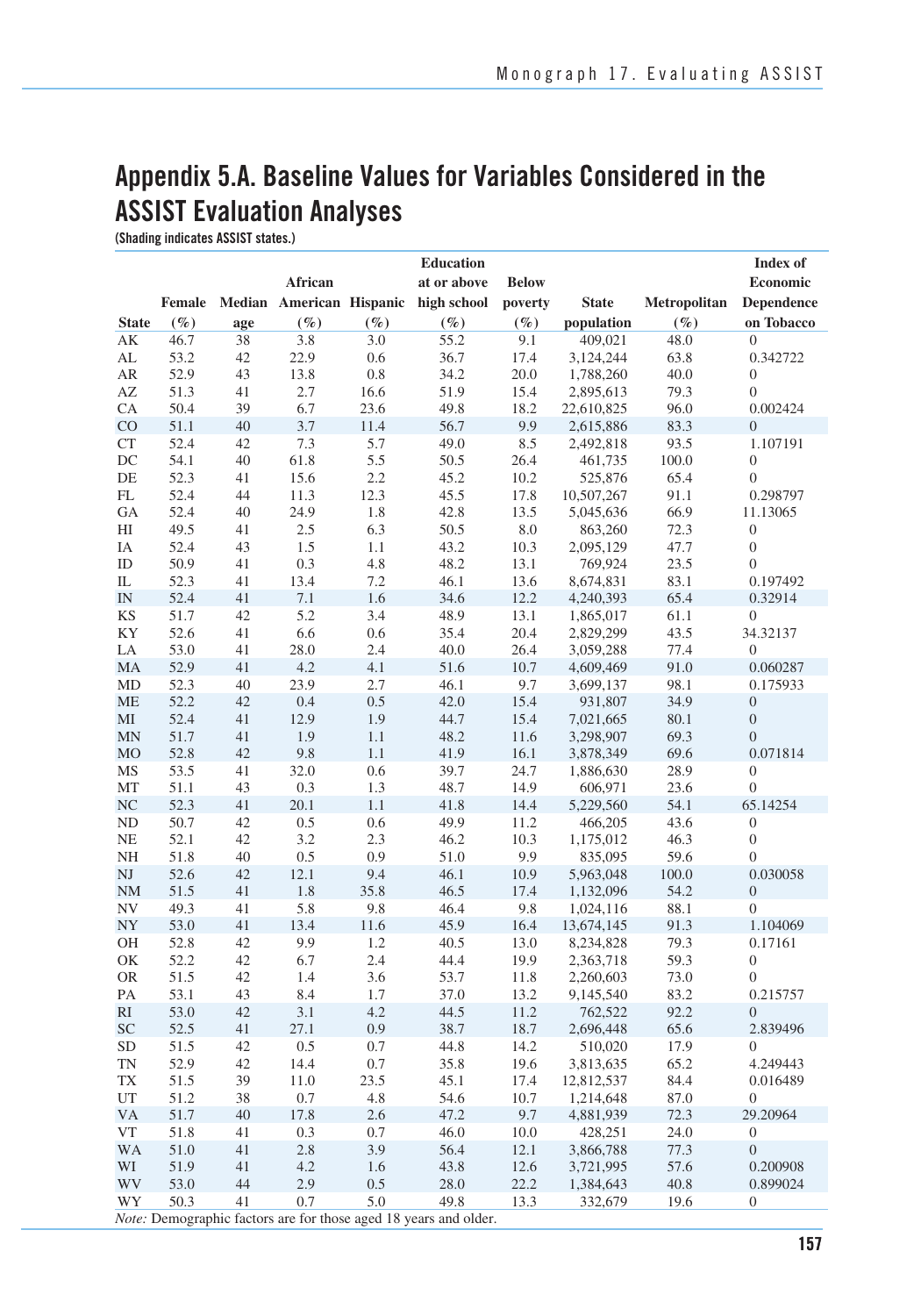### **References**

- 1. National Association of Attorneys General. n.d. Master Settlement Agreement and amendments. http:// www.naag.org/issues/tobacco.
- 2. Centers for Disease Control and Prevention. 2004. Prevalence of cigarette use among 14 racial/ethnic populations—United States, 1999– 2001. *Morbidity and Mortality Weekly Report* 53 (3): 49–52.
- T. G. Shanks. 2003. Changes in number of cigarettes smoked per day: Cross- sectional and birth cohort analyses using NHIS. In *Those who continue to smoke: Is achieving abstinence harder and do we need to change our interventions?*  (Smoking and tobacco control monograph no. 15, NIH publication no. 03-5370), 1–8. Bethesda, MD: National Cancer Institute. http://cancercontrol. 3. Burns, D. M., J. M. Major, and cancer.gov/tcrb/monographs.
- 4. Lewit, E. M., A. Hyland, N. Kerrebrock, and K. M. Cummings. 1997. Price, public policy, and smoking in young people. *Tobacco Control* 6 Suppl. no. 2: S17–S24.
- 5. Tauras, J. A., P. M. O'Malley, and L. D. Johnston. 2001. *Effects of price and access laws on teenage smoking initiation: A national longitudinal analysis* (NBER working paper no. 8331). Cambridge, MA: National Bureau of Economics Research.
- 6. Ross, H., and F. J. Chaloupka. 2001. *The effect of public policies and prices on youth smoking* (ImpacTeen research paper no. 8). Chicago: Univ. of Illinois at Chicago.
- 7. Farrelly, M. C., J. Niederdeppe, and J. Yarsevich. 2003. Youth tobacco prevention mass media campaigns: Past, present, and future directions.

*Tobacco Control* 12 Suppl. no. 1: I35–I47.

- 8. Burns, D. M., and L. D. Johnston. 2001. Overview of recent changes in adolescent smoking behavior. In *Changing adolescent smoking prevalence: Where it is and why* (Smoking and tobacco control monograph no. 14, NIH publication no. 02-5086), 83–99. Bethesda, MD: National Cancer Institute. http://cancercontrol.cancer.gov/tcrb/ monographs.
- 9. Pierce, J. P., M. M. White, and E. A. Gilpin. 2005. Adolescent smoking decline during California's tobacco control programme. *Tobacco Control*  14 (3): 207–12.
- 10. U.S. Department of Health and Human Services. 1998. *Tobacco use among U.S. racial/ethnic minority groups— African Americans, American Indians and Alaska Natives, Asian Americans and Pacific Islanders, and Hispanics: A report of the surgeon general.* Atlanta: U.S. Department of Health and Human Services, Centers for Disease Control and Prevention, National Center for Chronic Disease Prevention and Health Promotion, Office on Smoking and Health. http://profiles.nlm.nih.gov/NN/ ListByDate.html.
- 11. Centers for Disease Control and Prevention. 2004. Percentage of adults who were current, former, or never smokers, overall and by sex, race, Hispanic origin, age, and education. National Health Interview Surveys, selected years—United States, 1965– 2000. Atlanta: U.S. Department of Health and Human Services, Centers for Disease Control and Prevention, National Center for Chronic Disease Prevention and Health Promotion, Office on Smoking and Health. http://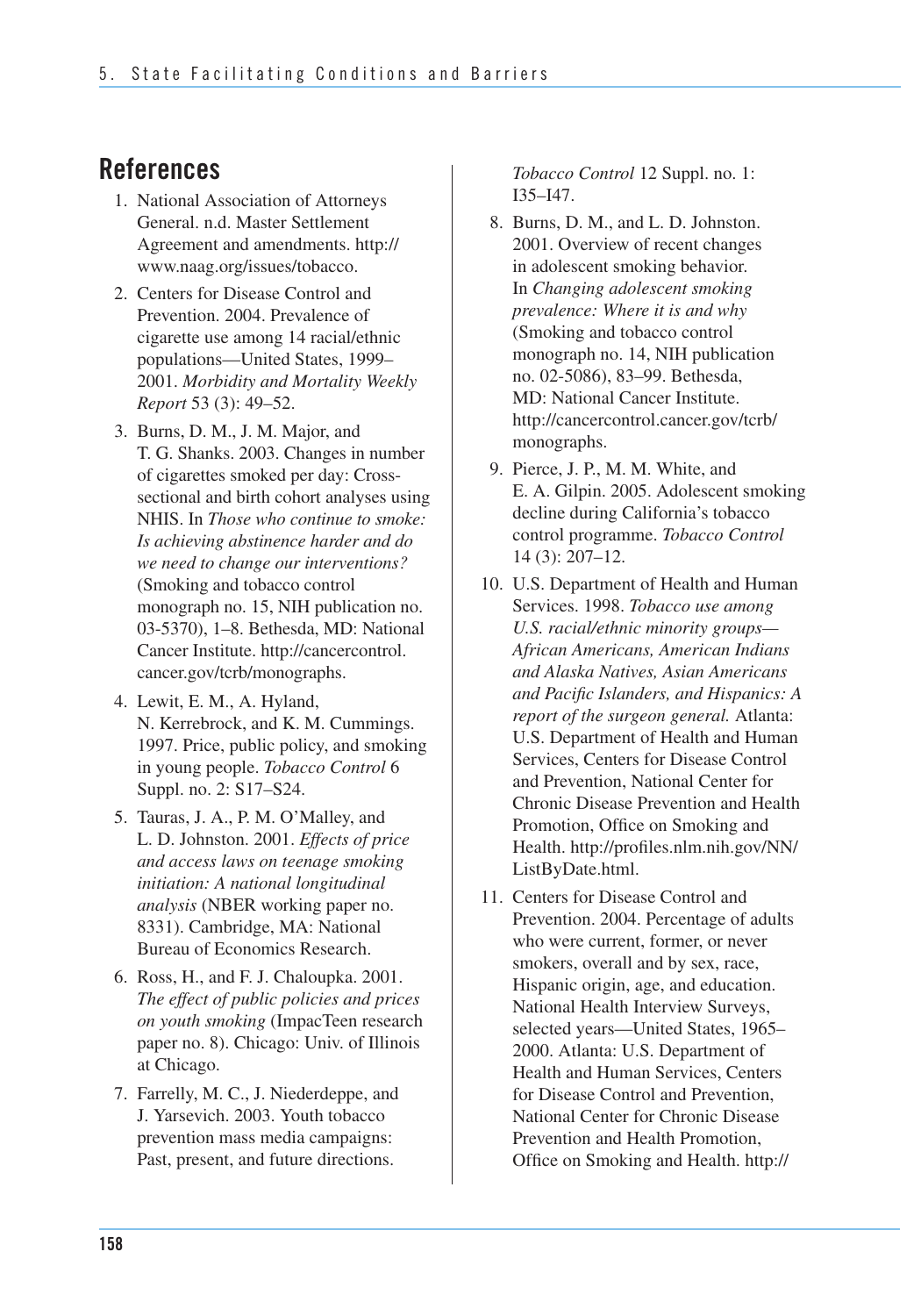www.cdc.gov/tobacco/research\_data/ adults\_prev/adstat1print.htm.

- 12. Centers for Disease Control and Prevention. 2001. State-specific prevalence of current cigarette smoking among adults, and policies and attitudes about secondhand smoke—United States, 2000. *Morbidity and Mortality Weekly Report* 50 (49): 1101–06.
- 13. Pierce, J. P., M. C. Fiore, T. E. Novotny, E. J. Hatziandreu, and R. M. Davis. 1989. Trends in cigarette smoking in the United States. Educational differences are increasing. *JAMA: The Journal of the American Medical Association* 261 (1): 56–60.
- 14. Escobedo, L. G., and J. P. Peddicord. 1996. Smoking prevalence in US birth cohorts: The influence of gender and education. *American Journal of Public Health* 86 (2): 231–36.
- 15. Gilpin, E. A., and J. P. Pierce. 2002. Demographic differences in patterns in the incidence of smoking cessation: United States 1950–1990. *Annals of Epidemiology* 12 (3): 141–50.
- 16. Novotny, T. E., K. E. Warner, J. S. Kendrick, and P. L. Remington. 1988. Smoking by blacks and whites: Socioeconomic and demographic differences. *American Journal of Public Health* 78 (9): 1187–89.
- 17. National Center for Health Statistics. 1998. *Health, United States, 1998: With socioeconomic status and health chartbook.* Hyattsville, MD: National Center for Health Statistics.
- 18. Kiefe, C. I., O. D. Williams, C. E. Lewis, J. J. Allison, P. Sekar, and L. E. Wagenknecht. 2001. Ten-year changes in smoking among young adults: Are racial differences explained by socioeconomic factors in the CARDIA study? *American Journal of Public Health* 91 (2): 213–18.
- 19. Orzechowski, W., and R. C. Walker. 2002. *The tax burden on tobacco: Historical compilation.* Vol. 37. Arlington, VA: Orzechowski and Walker.
- 20. Chaloupka, F. J., and H. Saffer. 1992. Clean indoor air laws and the demand for cigarettes. *Contemporary Policy Issues* 10 (2): 72–83.
- 21. Ohsfeldt, R. L., R. G. Boyle, and E. I. Capilouto. 1999. Tobacco taxes, smoking restrictions, and tobacco use. In *The economic analysis of substance use and abuse: An integration of econometric and behavioral economic research,* ed. F. J. Chaloupka, M. Grossman, W. K. Bickel, and H. Saffer, 15–29. Chicago: Univ. of Chicago Press.
- 22. Warner, K. E., and G. A. Fulton. 1994. The economic implications of tobacco product sales in a nontobacco state. *JAMA: The Journal of the American Medical Association* 271 (10): 771–76.
- 23. Warner, K. E., G. A. Fulton, P. Nicolas, and D. R. Grimes. 1996. Employment implications of declining tobacco product sales for the regional economies of the United States. *JAMA: The Journal of the American Medical Association* 275 (16): 1241–46.
- 24. U.S. Department of Labor and U.S. Department of Commerce. 2000. *Current Population Survey: Design and methodology* (Technical paper 63). Washington, DC: U.S. Department of Commerce, Bureau of the Census. http://www.bls.census.gov/cps.
- 25. U.S. Department of Commerce, Bureau of the Census. 1992–1999. *National Cancer Institute sponsored tobacco use supplement to the Current Population Survey.* Washington, DC: U.S. Bureau of the Census. http://www.census.gov/ apsd/techdoc/cps.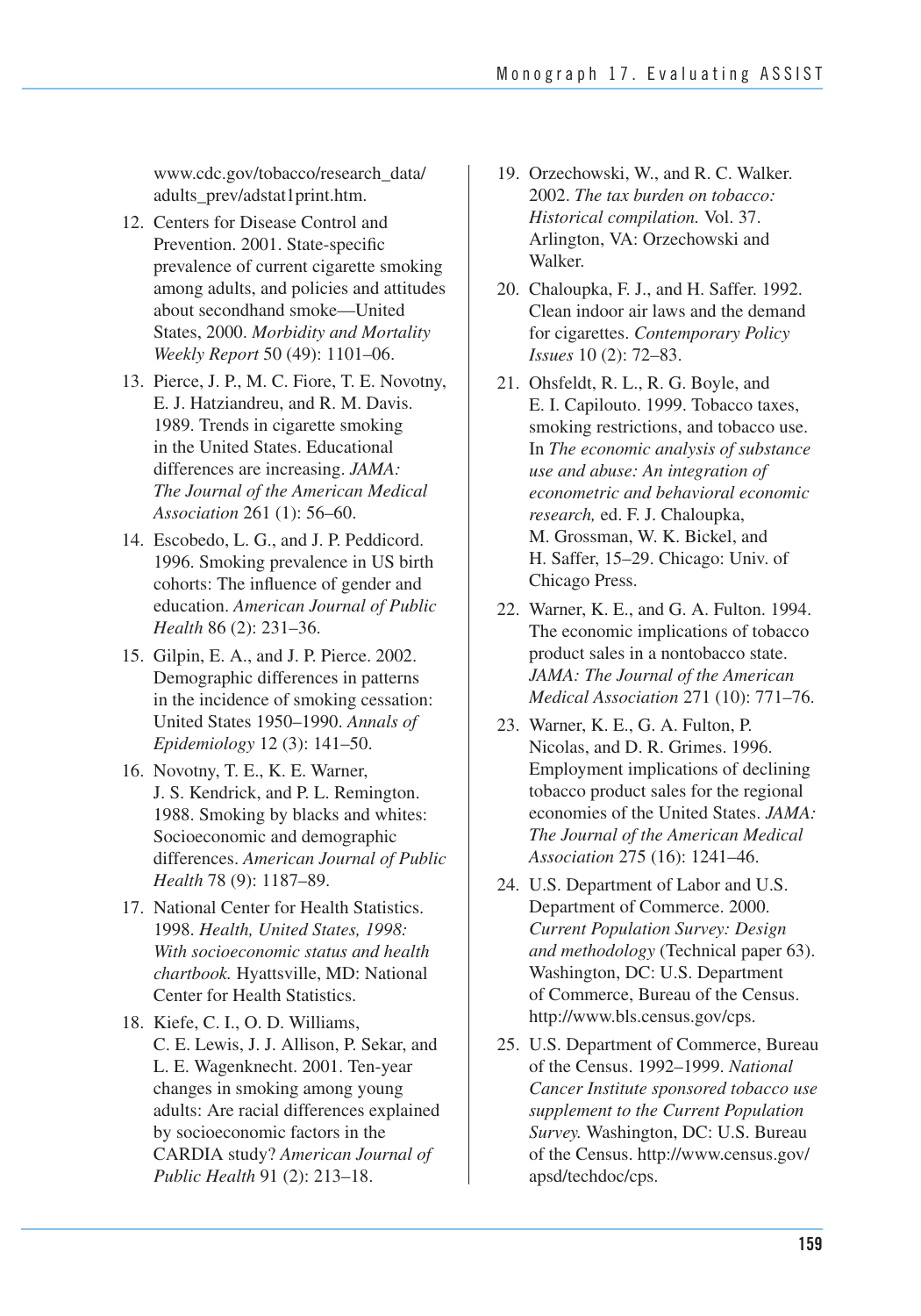- 26. University of California, Social Science Data Collection. 2004. Tobacco use behavior research. http://ssdc.ucsd.edu/ tobacco.
- 27. Pomerleau, O. F. 1995. Individual differences in sensitivity to nicotine: Implications for genetic research on nicotine dependence. *Behavioral Genetics* 25 (2): 161–177.
- 98 (1): 23–31. 28. Li, M. D., R. Cheng, J. Z. Ma, and G. E. Swan. 2003. A meta-analysis of estimated genetic and environmental effects on smoking behavior in male and female adult twins. *Addiction*
- 29. Heath, A. C., and N. G. Martin. 1993. Genetic models for the natural history of smoking: Evidence for a genetic influence on smoking persistence. *Addictive Behaviors* 18 (1): 19–34.
- 30. Madden, P. A., A. C. Heath, N. L. Pedersen, J. Kaprio, M. J. Koskenvuo, and N. G. Martin. 1999. The genetics of smoking persistence in men and women: A multicultural study. *Behavior Genetics*  29 (6): 423–31.
- 31. David, S. P., R. Niaura, G. D. Papandonatos, W. G. Shadel, G. J. Burkholder, D. M. Britt, A. Day, et al. 2003. Does the DRD2-Taq1 A polymorphism influence treatment response to bupropion hydrochloride for reduction of the nicotine withdrawal syndrome? *Nicotine and Tobacco Research* 5 (6): 935–42.
- 32. Flay, B. R., F. B. Hu, O. Siddiqui, L. E. Day, D. Hedeker, J. Petraitis, J. Richardson, and S. Sussman. 1994. Differential influence of parental smoking and friends' smoking on adolescent initiation and escalation of smoking. *Journal of Health and Social Behavior* 35 (3): 248–65.
- 33. Distefan, J. M., E. A. Gilpin, W. S. Choi, and J. P. Pierce. 1998. Parental influences predict adolescent smoking in the United States, 1989– 1993. *Journal of Adolescent Health* 22 (6): 466–74.
- 34. Farkas, A. J., J. M. Distefan, W. S. Choi, E. A. Gilpin, and J. P. Pierce. 1999. Does parental smoking cessation discourage adolescent smoking? *Preventive Medicine* 28 (3): 213–18.
- 35. Coppotelli, H. C., and C. T. Orleans. 1985. Partner support and other determinants of smoking cessation maintenance among women. *Journal of Consulting and Clinical Psychology* 53 (4): 455–60.
- 36. Chandola, T., J. Head, and M. Bartley. 2004. Socio-demographic predictors of quitting smoking: How important are household factors? *Addiction* 99 (6): 770–77.
- 37. Carter, B. L., and S. T. Tiffany. 2001. The cue-availability paradigm: The effects of cigarette availability on cue reactivity in smokers. *Experimental and Clinical Psychopharmacology* 9 (2): 183–90.
- 38. Seventh-Day Adventist Church. 2005. Fundamental beliefs. http://www. adventist.org/beliefs/fundamental/ index.html.
- 39. Church of Jesus Christ of the Latter-Day Saints and Provident living. http:// www.providentliving.org.
- 40. Cohen, D., and R. E. Nisbett. 1998. Are there differences in fatalism between rural Southerners and Midwesterners? *Journal of Applied Social Psychology*  28 (23): 2181–95.
- 41. Whooley, M. A., A. L. Boyd, J. M. Gardin, and D. R. Williams. 2002. Religious involvement and cigarette